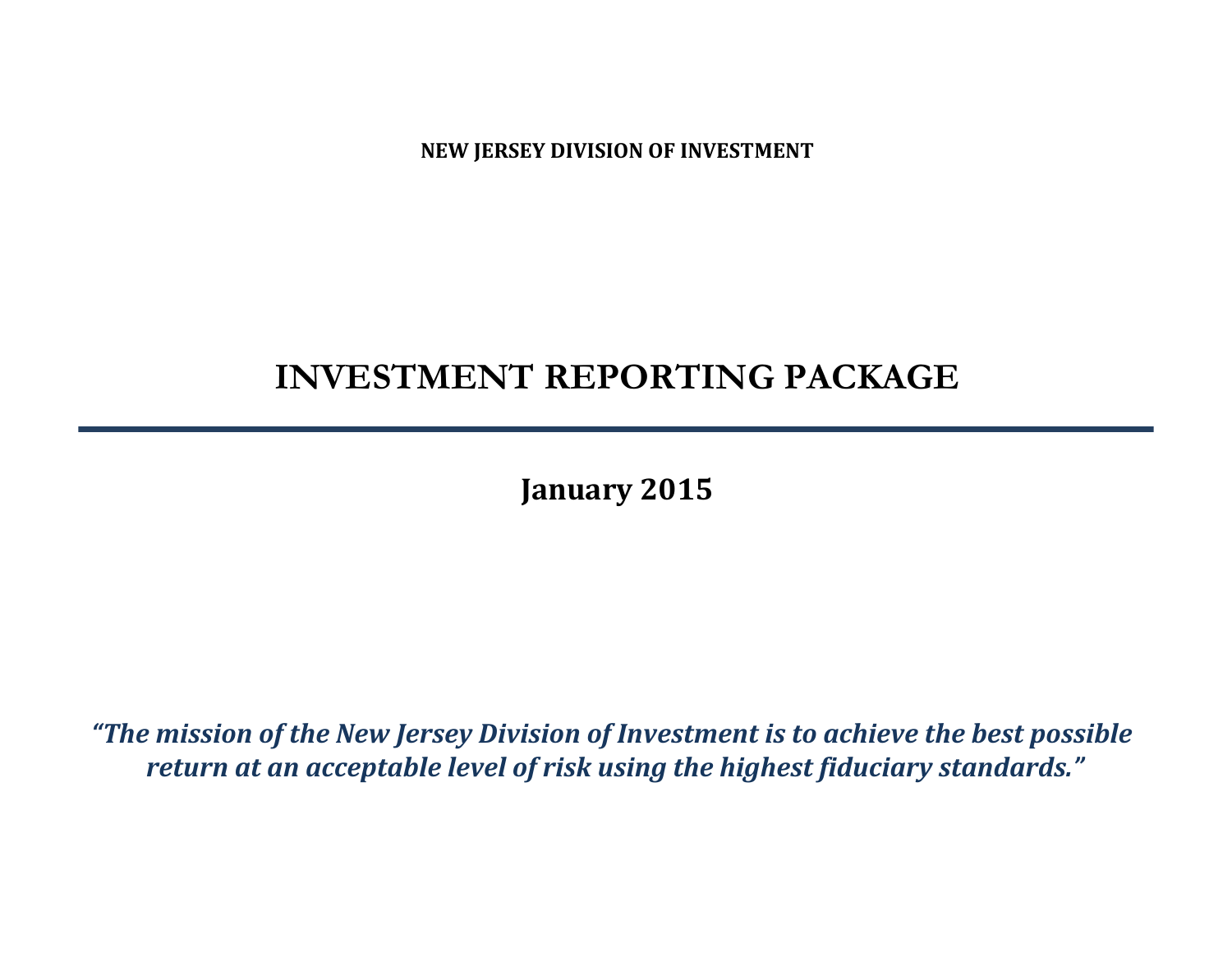# **New Jersey Division of Investment Actual Allocation vs FY 2015 Investment Plan Target 01/31/15**

|                                    | <b>Actual</b>       |                 |             |                     |
|------------------------------------|---------------------|-----------------|-------------|---------------------|
|                                    | <b>Allocation %</b> | <b>Target %</b> | Difference% | <b>Allocation\$</b> |
| Absolute Return/Risk Mitigation    | 4.49%               | 4.00%           | 0.49%       | 3,398.28            |
| <b>Risk Mitigation</b>             | 4.49%               | 4.00%           | 0.49%       | 3,398.28            |
| Cash Equivalents <sup>(1)</sup>    | 3.91%               | 5.00%           | $-1.09%$    | 2,959.29            |
| Short Term Cash Equivalents        | 0.60%               | 0.00%           | 0.49%       | 453.48              |
| <b>TIPS</b>                        | 2.23%               | 1.50%           | 0.73%       | 1,691.28            |
| <b>US Treasuries</b>               | 0.83%               | 1.75%           | $-0.92%$    | 626.32              |
| <b>Total Liquidity</b>             | 7.57%               | 8.25%           | $-0.68%$    | 5,730.37            |
| <b>Investment Grade Credit</b>     | 10.58%              | 10.00%          | 0.58%       | 8,008.65            |
| Public High Yield                  | 2.12%               | 2.00%           | 0.12%       | 1,606.64            |
| <b>Global Diversified Credit</b>   | 3.09%               | 3.50%           | $-0.70%$    | 2,337.19            |
| Credit Oriented Hedge Funds        | 3.52%               | 4.00%           | $-0.48%$    | 2,664.48            |
| Debt Related Private Equity        | 1.06%               | 1.00%           | 0.06%       | 803.44              |
| <b>Debt Related Real Estate</b>    | 0.78%               | 1.00%           | $-0.22%$    | 590.43              |
| Police and Fire Mortgage Program   | 1.20%               | 1.10%           | 0.10%       | 910.12              |
| <b>Total Income</b>                | 22.34%              | 22.60%          | $-0.26%$    | 16,920.95           |
| Commodities                        | 0.85%               | 1.00%           | $-0.15%$    | 642.24              |
| <b>Private Real Assets</b>         | 1.46%               | 2.00%           | $-0.54%$    | 1,106.08            |
| <b>Equity Related Real Estate</b>  | 4.02%               | 4.25%           | $-0.52%$    | 3,045.70            |
| <b>Total Real Return</b>           | 6.33%               | 7.25%           | $-0.92%$    | 4,794.02            |
| <b>US Equity</b>                   | 28.82%              | 27.25%          | 1.57%       | 21,827.37           |
| Non-US Developed Markets Equity    | 10.80%              | 12.00%          | $-1.20%$    | 8,181.18            |
| <b>Emerging Markets Equity</b>     | 5.97%               | 6.40%           | $-0.43%$    | 4,522.04            |
| <b>Equity Oriented Hedge Funds</b> | 4.27%               | 4.00%           | 0.27%       | 3,232.72            |
| <b>Buyouts/Venture Capital</b>     | 8.22%               | 8.25%           | $-0.03%$    | 6,228.54            |
| <b>Total Global Growth</b>         | 58.09%              | 57.90%          | 0.19%       | 43,991.85           |
| Opportunistic Private Equity       | 0.21%               | 0.00%           | 0.18%       | 156.53              |
| <b>Other Cash and Receivables</b>  | 0.97%               | 0.00%           | 0.97%       | 735.96              |
| <b>Total Pension Fund</b>          | 100.00%             | 100.00%         | 0.00%       | 75,727.96           |

**1 The cash aggregate comprises the two common fund cash accounts, in addition to the seven plan cash accounts.** 

**Totals may not equal sum of components due to rounding.**



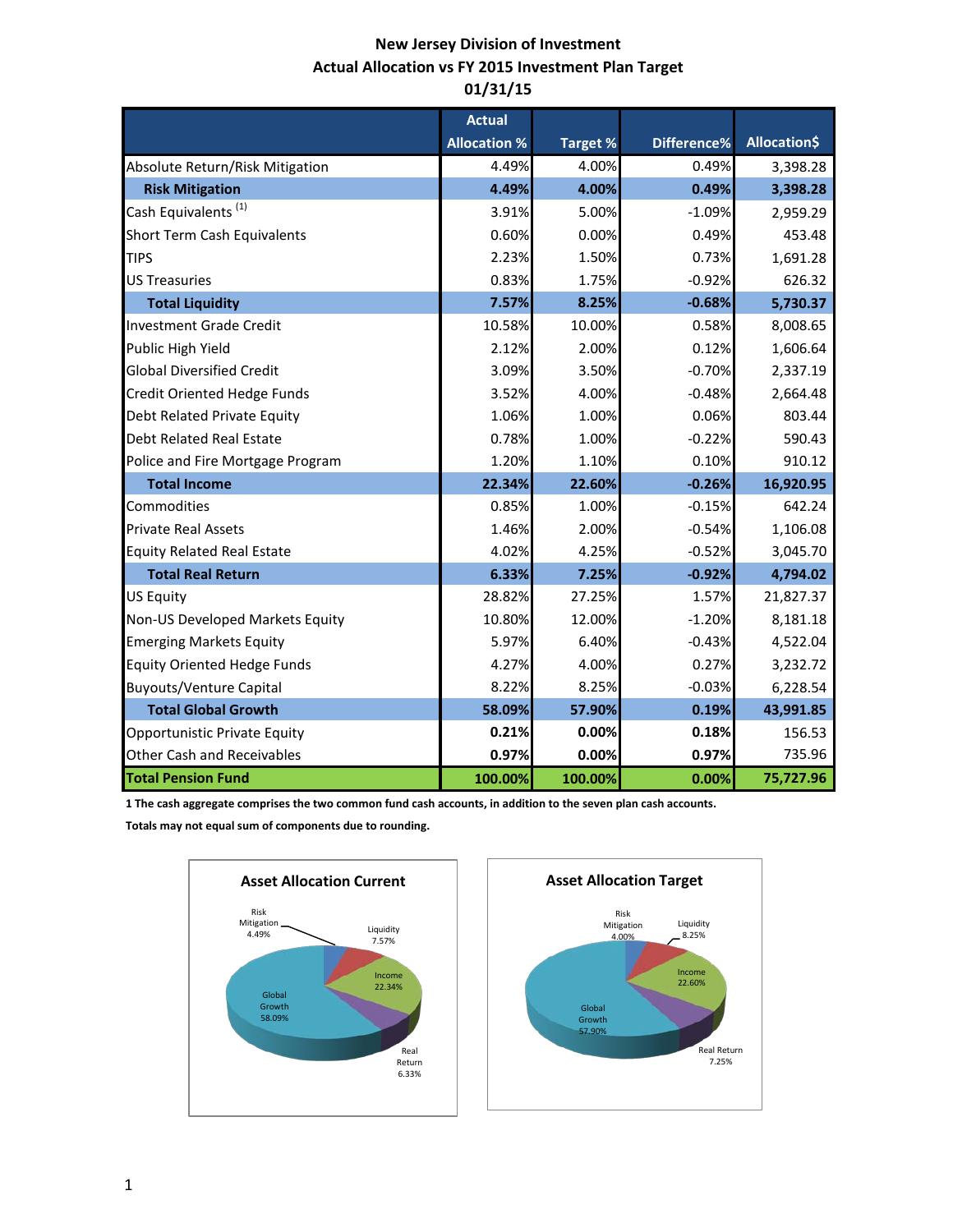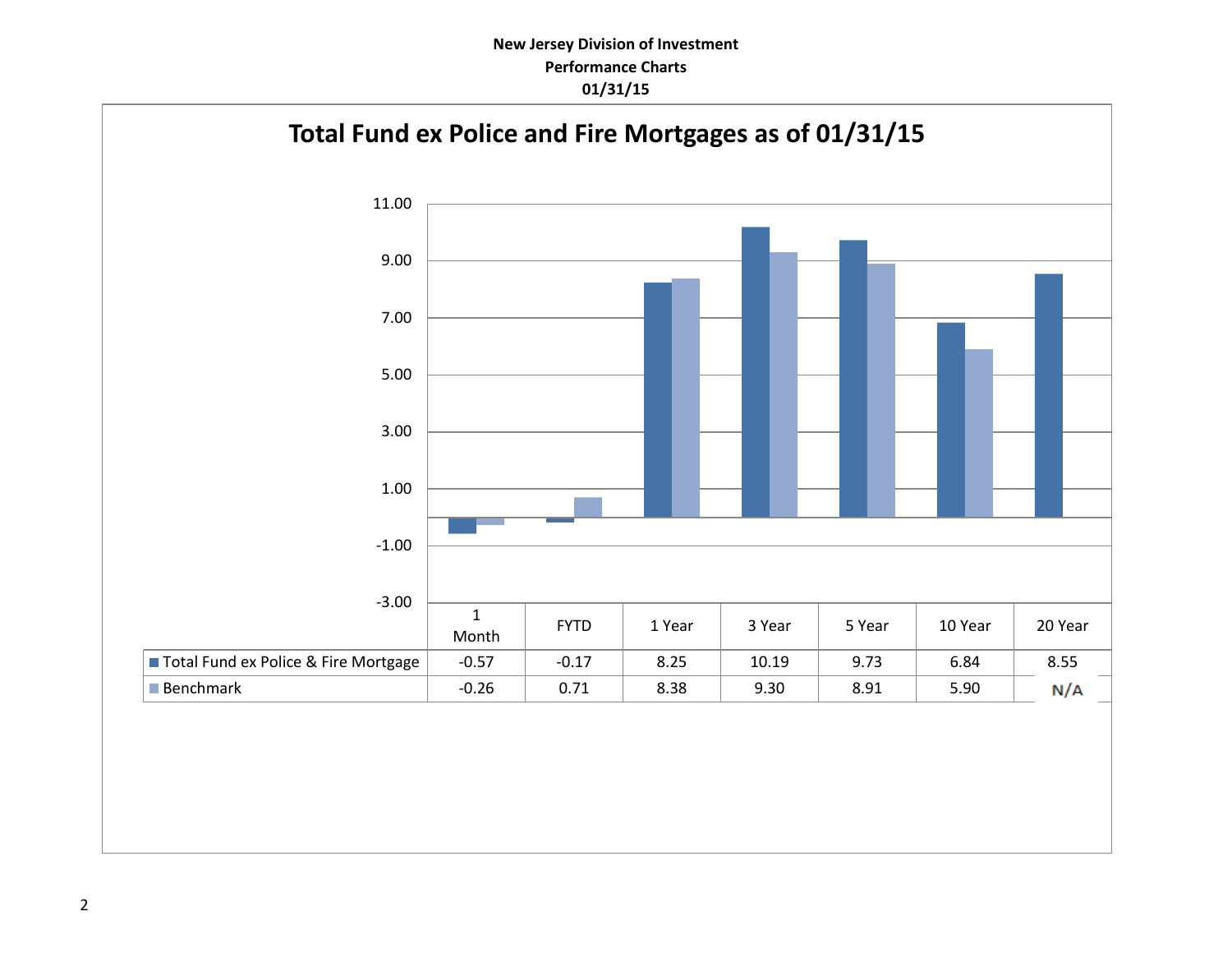

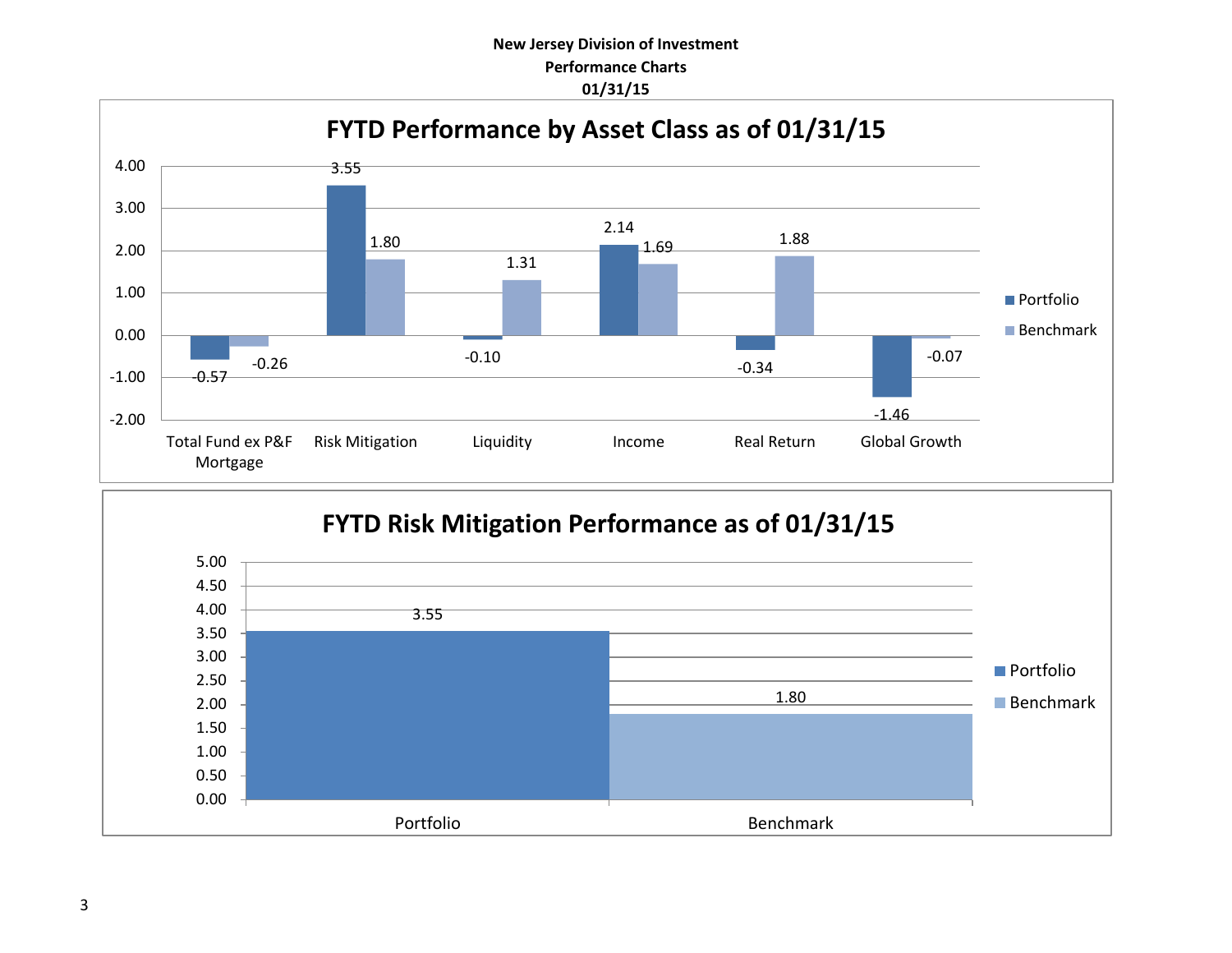



\* Reported on a 1 month lag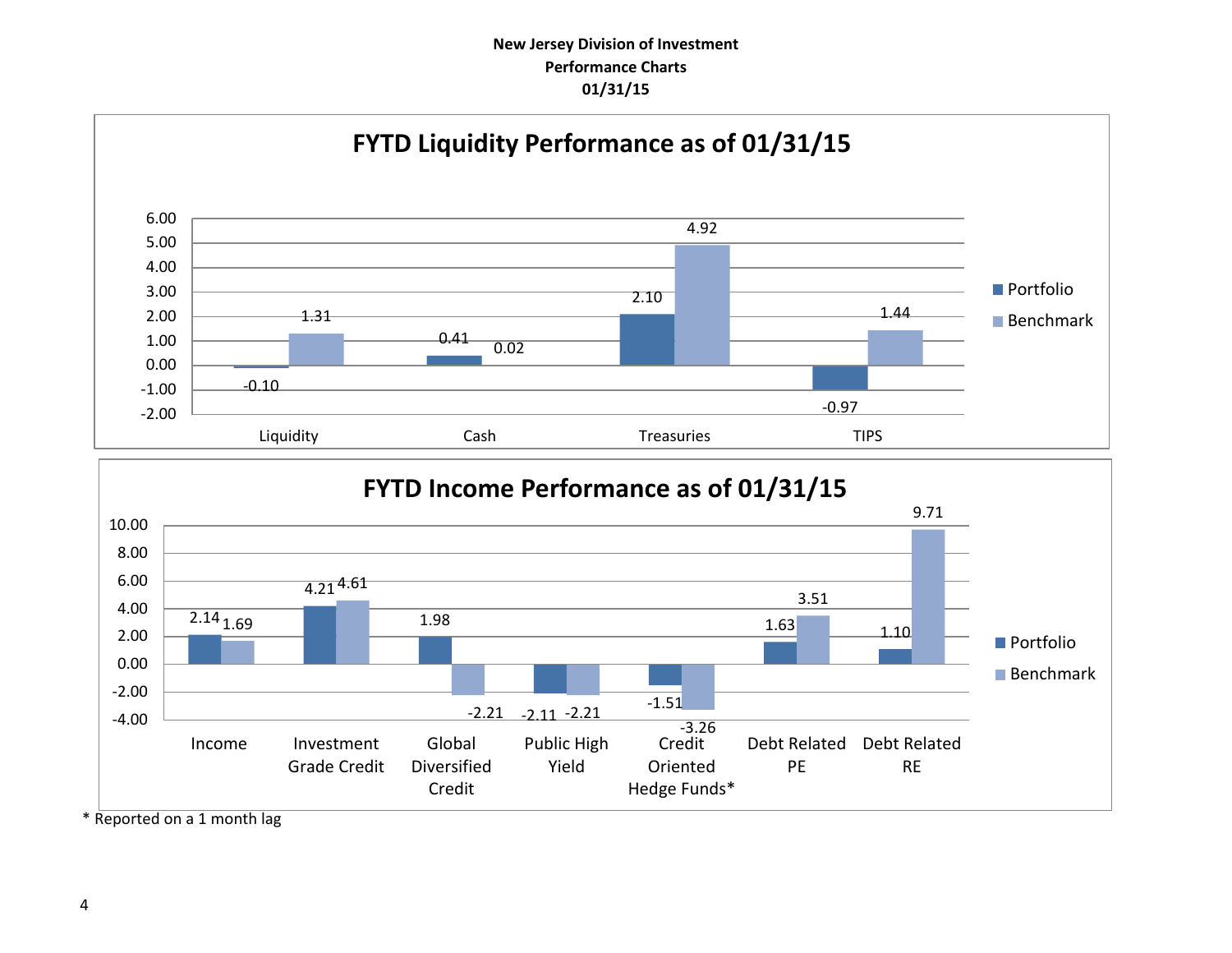



\*Reported on a 1 month lag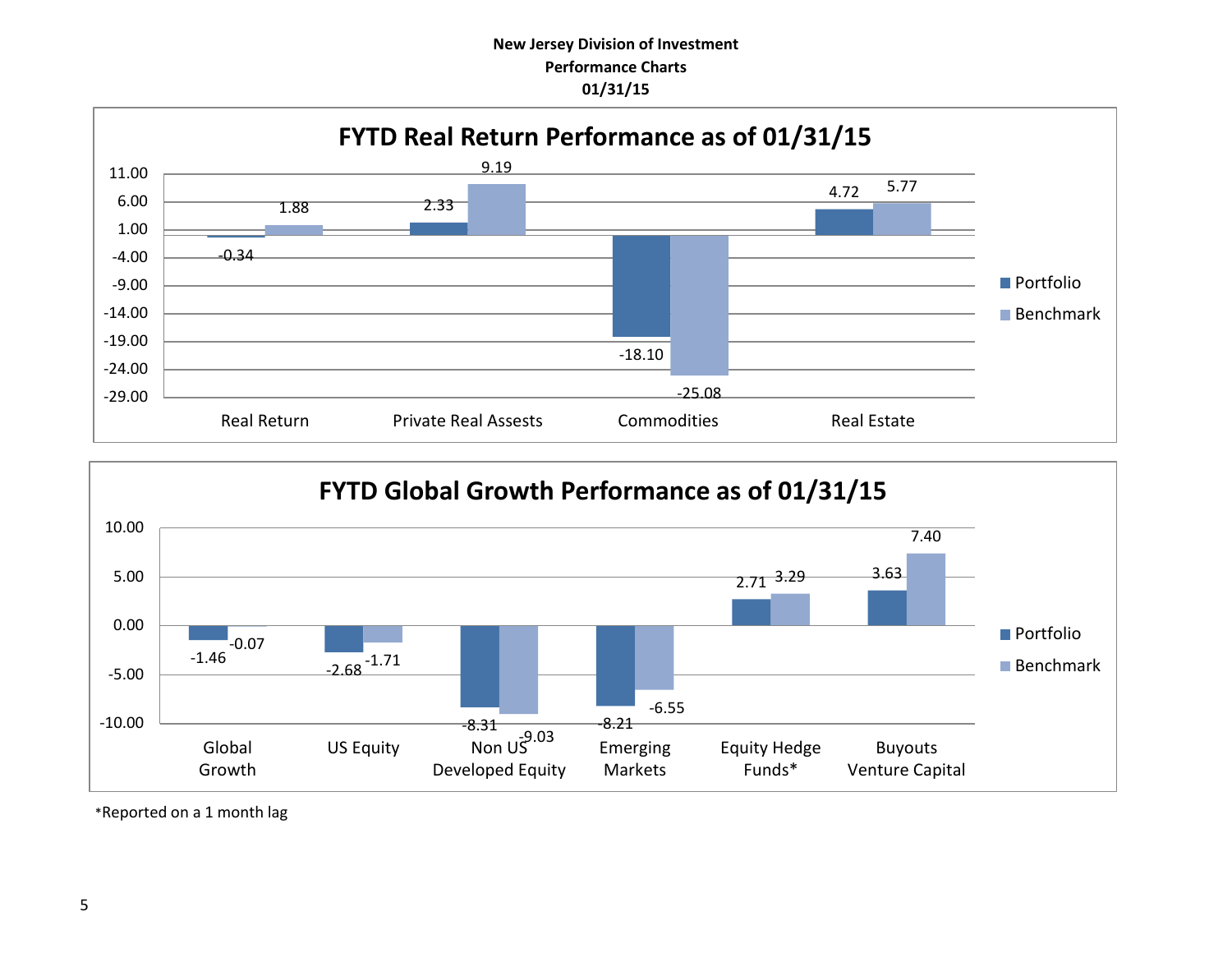#### **New Jersey Division of Investment**

**Pension Fund Performance Versus Benchmark**

| 01/31/15                                                          |         |             |         |         |         |          |
|-------------------------------------------------------------------|---------|-------------|---------|---------|---------|----------|
|                                                                   | 1 month | <b>FYTD</b> | 1 Year  | 3 Years | 5 Years | 10 Years |
| Domestic Equity with Cash, Hedges, Miscellaneous                  | (3.20)  | 1.14        | 11.57   | 17.12   | 15.76   | 8.69     |
| S&P 1500 Composite                                                | (2.87)  | 2.63        | 13.66   | 17.40   | 15.78   | 7.85     |
| Equity Only (Ex Cash)                                             | (3.26)  | 1.08        | 11.80   | 17.41   | 16.10   | 8.85     |
| <b>Equity Only-Diversified Fund</b>                               | (3.20)  | 1.21        | 11.84   | 16.71   |         |          |
| <b>Equity Only-Concentrated Fund</b>                              | (3.31)  | 0.94        | 11.75   | 18.53   |         |          |
| Domestic Fixed Income with Cash, Hedges, Miscellaneous            | 1.68    | 2.28        | 6.61    | 5.12    | 7.97    | 7.14     |
| <b>Fixed Income Blended Benchmark</b>                             | 2.24    | 2.48        | 6.40    | 4.48    | 7.62    | 6.23     |
| <b>Investment Grade</b>                                           | 2.31    | 3.30        | 6.66    | 3.83    | 7.48    | 6.72     |
| <b>Investment Grade Blended Benchmark</b>                         | 2.85    | 4.32        | 8.04    | 4.02    | 8.56    | 6.69     |
| High Yield                                                        | 0.34    | 0.27        | 8.87    | 13.03   | 11.46   |          |
| <b>Barclays High Yield Index</b>                                  | 0.66    | (2.21)      | 2.41    | 7.59    | 8.90    |          |
| International Equity with Cash, Hedges, Miscellaneous             | (0.04)  | (7.89)      | 1.76    | 6.20    | 3.48    | 4.32     |
| <b>MSCI All World Country Index (ex US)</b>                       | (0.15)  | (9.07)      | 0.56    | 6.58    | 5.45    | 5.30     |
| <b>Custom International Equity Markets Index</b>                  | 0.00    | (8.12)      | 2.01    | 6.24    |         |          |
| Developed Markets Equity                                          | (0.20)  | (8.31)      | 0.28    | 9.25    |         |          |
| Custom International Equity Developed Markets Index               | (0.34)  | (9.03)      | (0.43)  | 8.77    |         |          |
| <b>Emerging Markets Equity</b>                                    | (0.02)  | (8.21)      | 4.48    | 0.68    |         |          |
| <b>Custom International Equity Emerging Markets Index</b>         | 0.61    | (6.55)      | 6.01    | 1.51    |         |          |
| <b>Alternative Investments</b>                                    | 0.24    | 1.69        | 10.93   | 10.65   | 9.83    |          |
| <b>Hedge Funds</b>                                                | 0.59    | 1.83        | 6.21    | 9.10    | 6.22    |          |
| HFRI Fund of Funds Composite (one month lag)                      | 0.33    | 2.20        | 3.33    | 5.67    | 3.29    |          |
| <b>Private Equity</b>                                             | (0.27)  | 3.34        | 20.05   | 16.51   | 14.55   |          |
| Cambridge Associates (Data only available quarterly) <sup>1</sup> | 0.00    | 7.40        | 18.09   | 17.06   | 16.64   |          |
| <b>Real Estate</b>                                                | 0.76    | 3.63        | 13.36   | 12.58   | 12.55   |          |
| Real Estate Index (Data only available quarterly) <sup>1</sup>    | 0.00    | 5.77        | 11.36   | 11.62   | 12.44   |          |
| Real Assets/Commodities                                           | (0.79)  | (8.65)      | 0.00    | (1.92)  | 2.96    |          |
| <b>DJUBS TR Index</b>                                             | (3.34)  | (25.08)     | (20.02) | (11.18) | (4.74)  |          |
| <b>Police &amp; Fire Mortgage Program</b>                         | 0.30    | 2.67        | 5.68    | 3.23    |         |          |
| Plan Cash <sup>2</sup>                                            | 0.07    | 0.55        | 0.85    | 0.39    | 0.35    | 1.74     |
| <b>US Treasury Bills (3 month)</b>                                | 0.00    | 0.01        | 0.03    | 0.05    | 0.07    | 1.45     |
| <b>Total Pension Fund</b>                                         | (0.56)  | (0.14)      | 8.22    | 10.09   |         |          |
| <b>Total Pension Fund ex Police and Fire Mortgages</b>            | (0.57)  | (0.17)      | 8.25    | 10.19   | 9.73    | 6.84     |
| <b>Total Fund Benchmark</b>                                       | (0.26)  | 0.71        | 8.38    | 9.30    | 8.91    | 5.90     |

**1 Cambridge Associates & NCREIF (NPI) Benchmarks are only reported on an quarterly basis, non quarter-end months are reported as 0%**

**2 The cash aggregate comprises the seven plan cash accounts**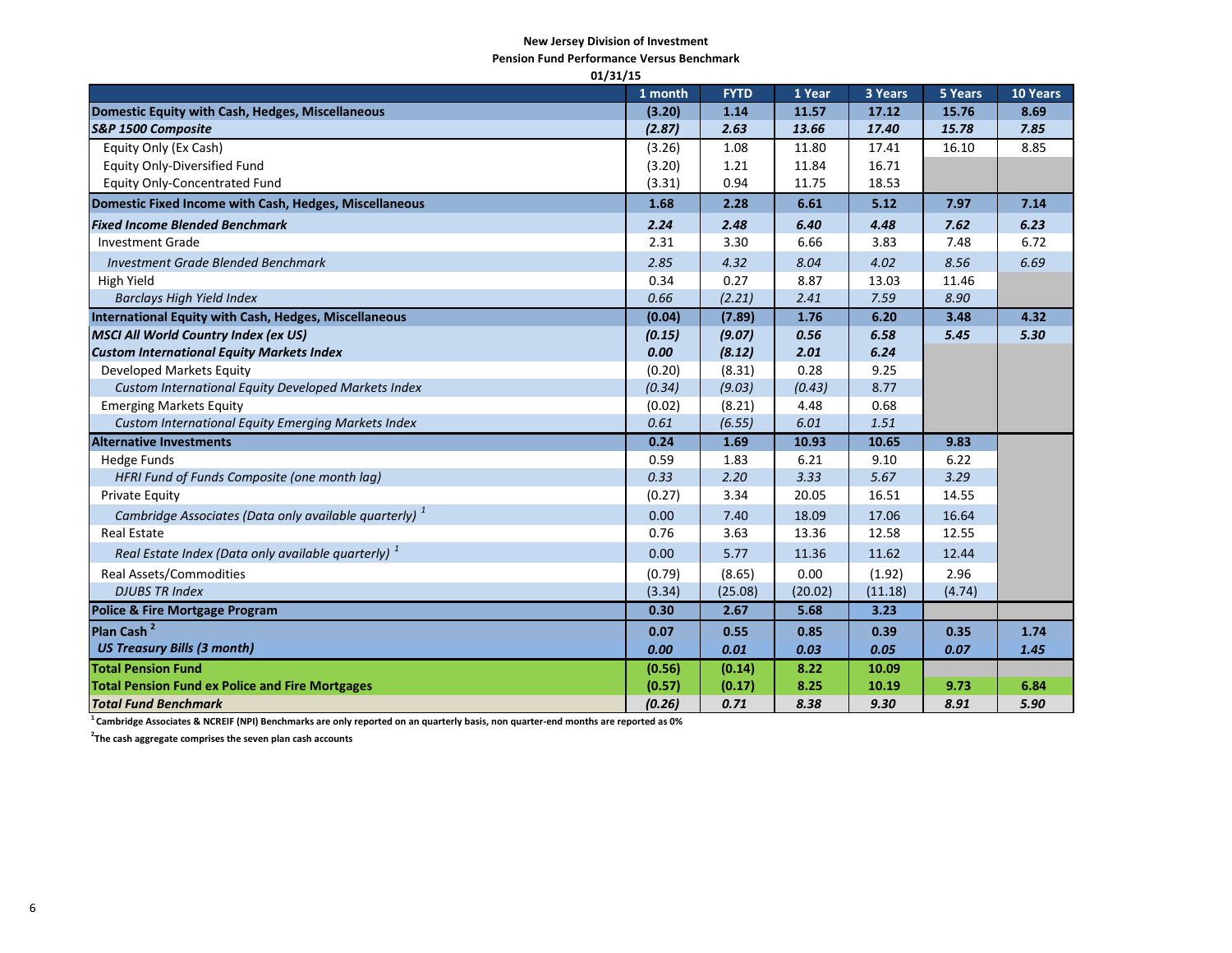# **New Jersey Division of Investment Domestic Equity 01/31/15**

## **Top Holdings**

|                                | % of             |
|--------------------------------|------------------|
| Company                        | <b>Portfolio</b> |
| <b>APPLE INC</b>               | 4.13             |
| <b>MICROSOFT CORP</b>          | 2.06             |
| <b>WALT DISNEY CO.</b>         | 1.83             |
| <b>WELLS FARGO &amp; CO</b>    | 1.69             |
| <b>GOOGLE INC</b>              | 1.66             |
| <b>JOHNSON &amp; JOHNSON</b>   | 1.46             |
| <b>MERCK &amp; CO</b>          | 1.43             |
| <b>EXXON MOBIL CORP</b>        | 1.43             |
| <b>GENERAL ELECTRIC CO</b>     | 1.37             |
| <b>JPMORGAN CHASE &amp; CO</b> | 1.29             |

# **Portfolio Sector Weightings**

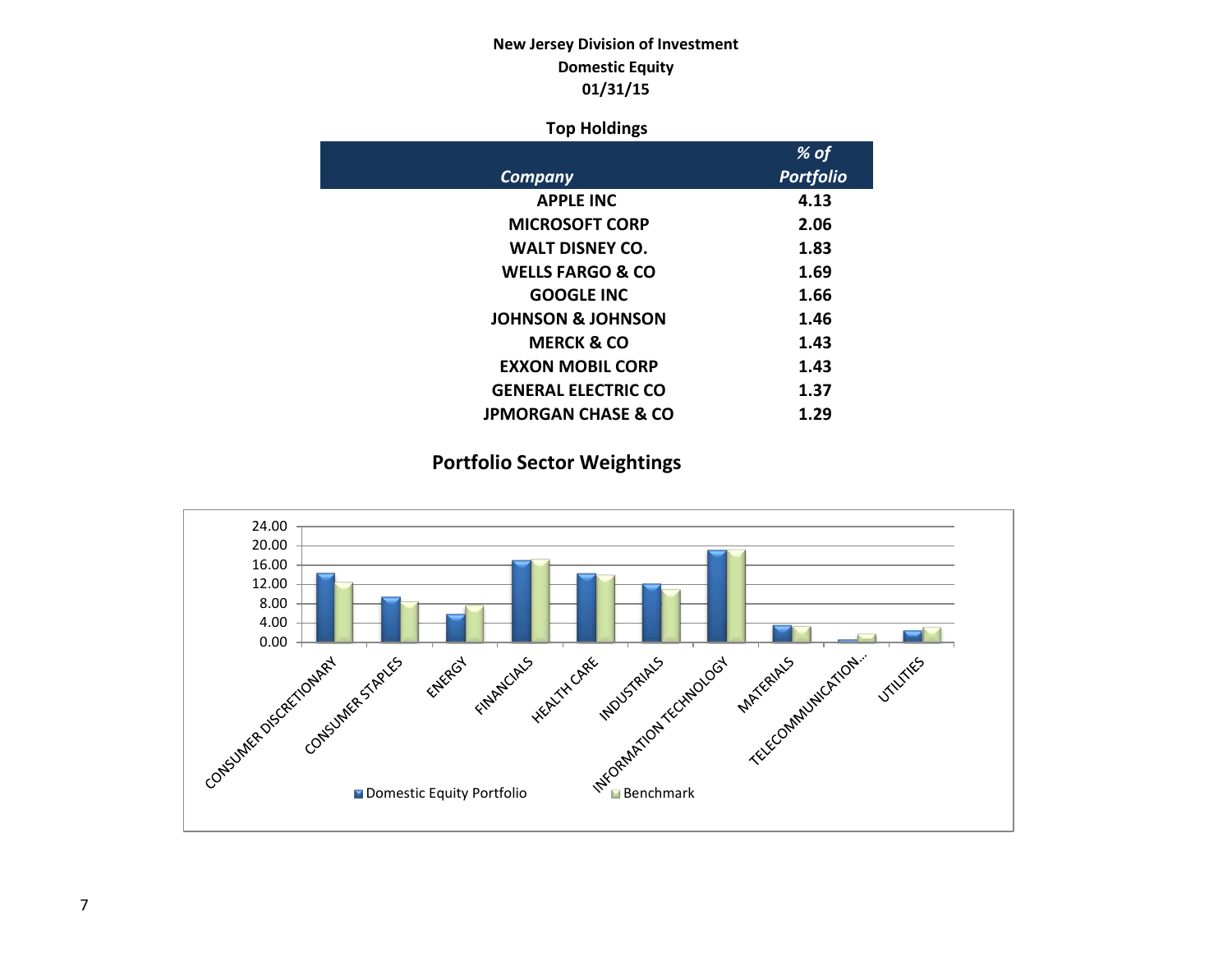## **New Jersey Division of Investment Investment Grade Portfolio 01/31/15**

|                               | <b>Portfolio</b> | <b>Benchmark</b> <sup>(1)</sup> Difference |          |            | Issuer Name <sup>(2)</sup> | <b>Market Valu</b> |
|-------------------------------|------------------|--------------------------------------------|----------|------------|----------------------------|--------------------|
| S & P's Quality Rating        | A+               | A+                                         | N/A      | <b>TII</b> | U.S. Tips                  | 15.67%             |
| Coupon (%)                    | 3.92             | 5.23                                       | $-1.31$  |            | U.S. Treasury              | 7.36%              |
| Current Yield                 | 3.20             | 4.06                                       | $-0.86$  | <b>XOM</b> | <b>Exxon Mobil</b>         | 2.65%              |
| <b>IDuration</b>              | 5.94             | 6.87                                       | $-0.93$  | <b>AID</b> | Aid to Israel              | 2.55%              |
| <b>Option Adjusted Spread</b> | 91.17            | 124.59                                     | $-33.42$ | <b>MP</b>  | Prov of Manitoba           | 2.48%              |
| Convexity                     | 0.20             | 1.60                                       | $-1.40$  |            | IAT & T                    | 2.15%              |
| Maturity (yrs)                | 6.79             | 10.12                                      | $-3.33$  |            | BRCOL Prov of Brit Col     | 1.82%              |

 $*$ This is a custom benchmark

| <b>Maturities</b> | <b>Portfolio</b> | Benchmark <sup>(1)</sup> |
|-------------------|------------------|--------------------------|
| $0-5$ yr          | 43.61            | 0.47                     |
| $5-10$ yr         | 41.24            | 1.36                     |
| 10-15yr           | 6.45             | 10.18                    |
| 15-20yr           | 5.32             | 11.68                    |
| 20-25yr           | 2.00             | 23.92                    |
| 25-30yr           | 0.00             | 49.70                    |
| $>30$ yr          | 0.17             | 2.68                     |
| Unclassified      | 1.20             | 0.00                     |

(1) Barclay's Gov/Credit Long

(2) Includes all affiliated entities

(3) Excluding US Treasuries and Tips

| <b>Portfolio</b> | Benchmark <sup>(1)</sup> Difference |          |              | <b>Issuer Name<sup>(2)</sup></b> | Market Value [%] |
|------------------|-------------------------------------|----------|--------------|----------------------------------|------------------|
| $A+$             | A+                                  | N/A      | TII          | U.S. Tips                        | 15.67%           |
| 3.92             | 5.23                                | $-1.31$  |              | U.S. Treasury                    | 7.36%            |
| 3.20             | 4.06                                | $-0.86$  | XOM          | Exxon Mobil                      | 2.65%            |
| 5.94             | 6.87                                | $-0.93$  | <b>AID</b>   | Aid to Israel                    | 2.55%            |
| 91.17            | 124.59                              | $-33.42$ | <b>MP</b>    | <b>IProv of Manitoba</b>         | 2.48%            |
| 0.20             | 1.60                                | $-1.40$  |              | AT & T                           | 2.15%            |
| 6.79             | 10.12                               | $-3.33$  | <b>BRCOL</b> | <b>Prov of Brit Col</b>          | 1.82%            |
| ۰k               |                                     |          | <b>OHEL</b>  | Hydro Quebec                     | 1.72%            |
|                  |                                     |          | <b>NS</b>    | Prov of Nova Scotia              | 1.65%            |
|                  |                                     |          |              | <b>CMCSA</b> Comcast             | 1.56%            |



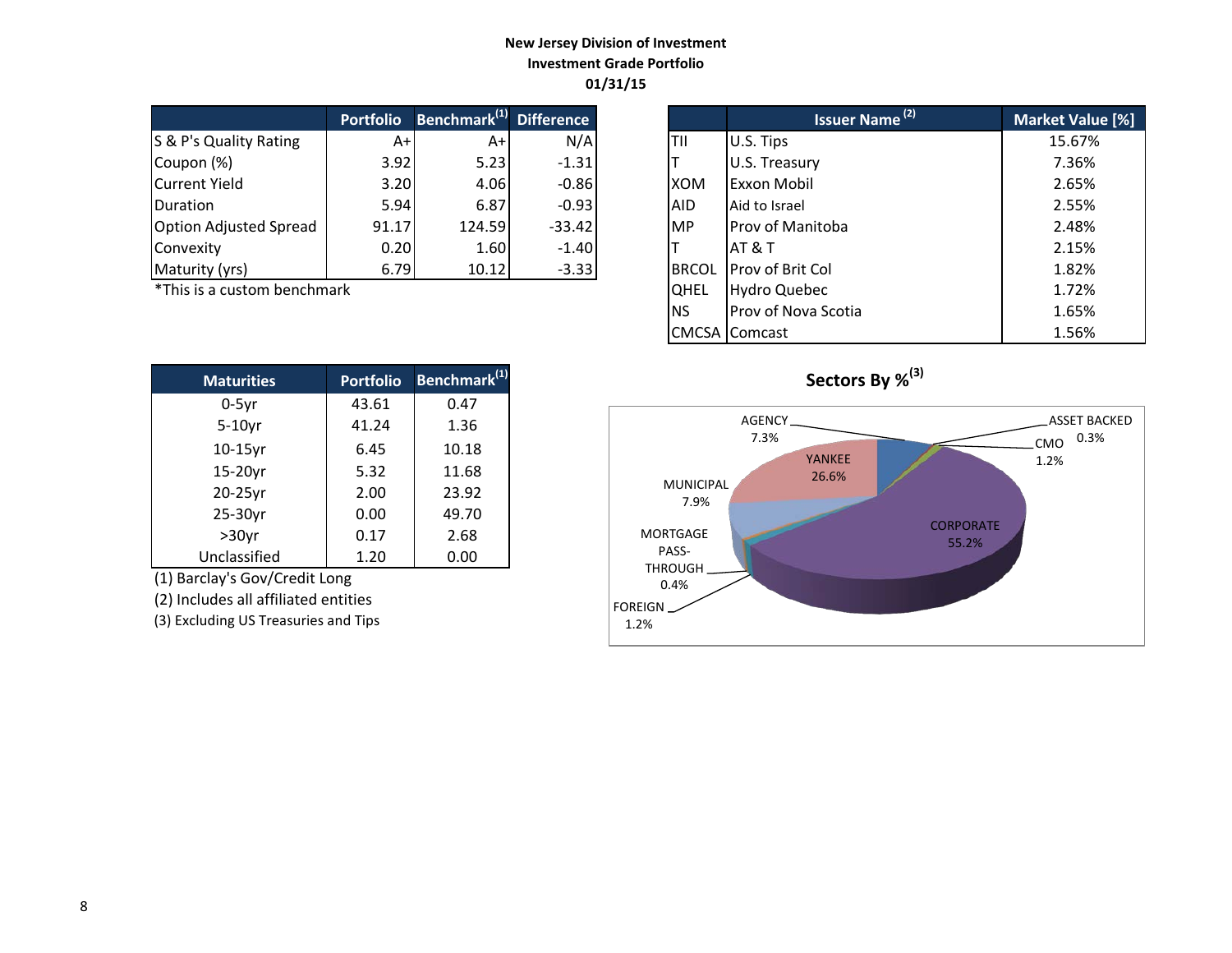# **New Jersey Division of Investment International Equity 01/31/15**

## **Top Holdings**

| % of             |
|------------------|
| <b>Portfolio</b> |
| 7.55             |
| 1.86             |
| 1.43             |
| 1.27             |
| 1.19             |
| 1.13             |
| 0.94             |
| 0.83             |
| 0.80             |
| 0.79             |
|                  |

# **Portfolio Sector Weightings**

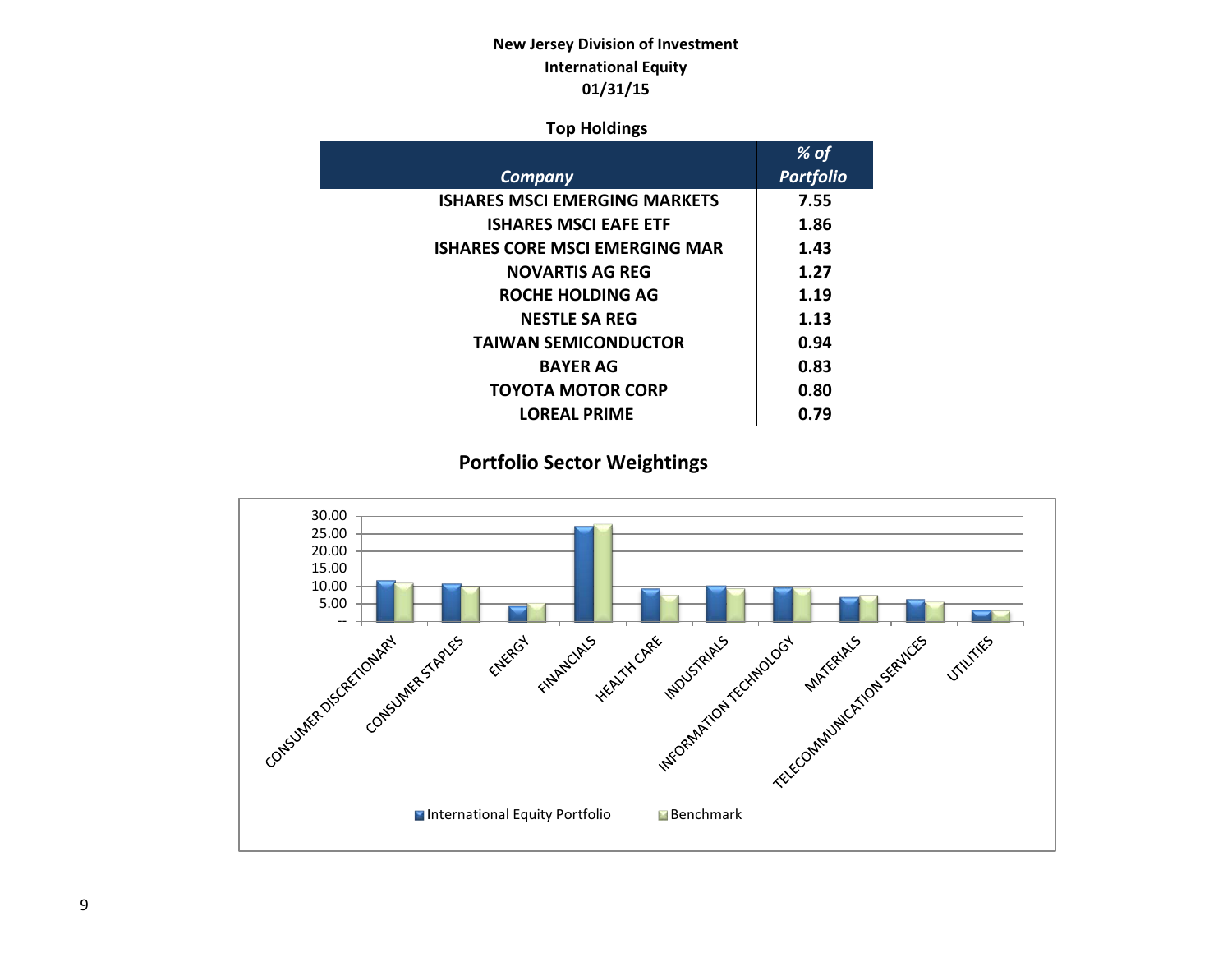## **New Jersey Division of Investment International Equity Exposure by Country 01/31/15**

|                           |               |          | <b>Custom</b> |              | <b>Net Foreign</b> |                                |               |          | <b>Custom</b>        |       | <b>Net Foreign</b> |
|---------------------------|---------------|----------|---------------|--------------|--------------------|--------------------------------|---------------|----------|----------------------|-------|--------------------|
|                           |               |          | International |              | <b>Currency</b>    |                                |               |          | <b>International</b> |       | Currency           |
|                           | <b>Equity</b> | % Equity | <b>Index</b>  | <b>Hedge</b> | <b>Exposure</b>    |                                | <b>Equity</b> | % Equity | <b>Index</b>         | Hedge | <b>Exposure</b>    |
| <b>Developed Markets:</b> |               |          |               |              |                    | <b>Emerging Markets:</b>       |               |          |                      |       |                    |
| Developed - Euro          |               |          |               |              |                    | EM - Global                    | 7.8           | 0.1%     | 0.0%                 |       | 7.8                |
| Austria                   | 9.5           | 0.1%     | 0.1%          |              | 9.5                | EM - Europe/Middle East/Africa |               |          |                      |       |                    |
| Belgium                   | 99.2          | 0.8%     | 0.8%          |              | 99.2               | Czech Republic                 | 44.8          | 0.4%     | 0.1%                 |       | 44.8               |
| Finland                   | 63.4          | 0.5%     | 0.5%          |              | 63.4               | Egypt                          | 20.3          | 0.2%     | 0.1%                 |       | 20.3               |
| France                    | 678.7         | 5.4%     | 5.1%          |              | 678.7              | Greece                         | 8.5           | 0.1%     | 0.1%                 |       | 8.5                |
| Germany                   | 638.8         | 5.1%     | 5.6%          |              | 638.8              | Hungary                        | 14.1          | 0.1%     | 0.1%                 |       | 14.1               |
| Ireland                   | 30.2          | 0.2%     | 0.2%          |              | 30.2               | Kazakhstan                     | 0.1           | 0.0%     | 0.0%                 |       | 0.1                |
| Luxembourg                | 0.1           | 0.0%     | 0.0%          |              | 0.1                | Kenya                          | 0.2           | 0.0%     | 0.0%                 |       | 0.2                |
| Italy                     | 151.4         | 1.2%     | 1.2%          |              | 151.4              | Kuwait                         | 0.8           | 0.0%     | 0.0%                 |       | 0.8                |
| <b>Netherlands</b>        | 260.7         | 2.1%     | 1.7%          |              | 260.7              | Morocco                        | 0.2           | 0.0%     | 0.0%                 |       | 0.2                |
| Portugal                  | 13.1          | 0.1%     | 0.1%          |              | 13.1               | Nigeria                        | 0.3           | 0.0%     | 0.0%                 |       | 0.3                |
| Spain                     | 231.7         | 1.9%     | 2.0%          |              | 231.7              | Oman                           | 0.2           | 0.0%     | 0.0%                 |       | 0.2                |
| Euro Currency             |               |          |               | $-309.0$     | $-309.0$           | Poland                         | 65.8          | 0.5%     | 0.6%                 |       | 65.8               |
| Developed - Non-Euro      |               |          |               |              |                    | Qatar                          | 15.4          | 0.1%     | 0.3%                 |       | 15.4               |
| Australia                 | 540.8         | 4.3%     | 4.5%          |              | 540.8              | Romania                        | 1.9           | 0.0%     | 0.0%                 |       | 1.9                |
| Canada                    | 779.9         | 6.2%     | 5.9%          |              | 779.9              | Russia                         | 145.0         | 1.2%     | 0.9%                 |       | 145.0              |
| Denmark                   | 139.7         | 1.1%     | 0.9%          |              | 139.7              | South Africa                   | 334.3         | 2.7%     | 3.0%                 |       | 334.3              |
| Hong Kong                 | 229.9         | 1.8%     | 2.0%          |              | 229.9              | Turkey                         | 107.9         | 0.9%     | 0.6%                 |       | 107.9              |
| Israel                    | 38.4          | 0.3%     | 0.3%          |              | 38.4               | <b>United Arab Emirates</b>    | 11.1          | 0.1%     | 0.2%                 |       | 11.1               |
| Japan                     | 1,634.4       | 13.1%    | 12.9%         | $-165.4$     | 1,469.0            | EM - Latam                     |               |          |                      |       |                    |
| New Zealand               | 0.5           | 0.0%     | 0.1%          |              | 0.5                | Argentina                      | 17.8          | 0.1%     | 0.0%                 |       | 17.8               |
| Norway                    | 45.0          | 0.4%     | 0.3%          |              | 45.0               | Brazil                         | 410.6         | 3.3%     | 3.0%                 |       | 410.6              |
| Singapore                 | 119.6         | 1.0%     | 0.9%          |              | 119.6              | Chile                          | 19.7          | 0.2%     | 0.5%                 |       | 19.7               |
| Sweden                    | 233.1         | 1.9%     | 1.7%          |              | 233.1              | Colombia                       | 24.8          | 0.2%     | 0.3%                 |       | 24.8               |
| Switzerland               | 803.5         | 6.4%     | 5.6%          |              | 803.5              | Mexico                         | 202.8         | 1.6%     | 1.7%                 |       | 202.8              |
| United Kingdom            | 1,422.3       | 11.4%    | 12.6%         |              | 1,422.3            | Panama                         | 13.8          | 0.1%     | 0.0%                 |       | 13.8               |
|                           |               |          |               |              |                    | Peru                           | 29.0          | 0.2%     | 0.2%                 |       | 29.0               |
|                           |               |          |               |              |                    | EM - Asia ex Japan             |               |          |                      |       |                    |
|                           |               |          |               |              |                    | Bangladesh                     | 0.1           | 0.0%     | 0.0%                 |       | 0.1                |
|                           |               |          |               |              |                    | China                          | 873.6         | 7.0%     | 7.6%                 |       | 873.6              |
|                           |               |          |               |              |                    | India                          | 365.9         | 2.9%     | 2.6%                 |       | 365.9              |
|                           |               |          |               |              |                    | Indonesia                      | 172.6         | 1.4%     | 1.0%                 |       | 172.6              |

Korea 680.6 5.4% 5.3% 680.6 5.4% 680.6 Malaysia 70.6 0.6% 1.2% 70.6 Pakistan 19.0 0.2% 0.0% 19.0 Philippines 118.1 0.9% 0.5% 118.1 Sri Lanka **0.1** 0.0% 0.0% 0.1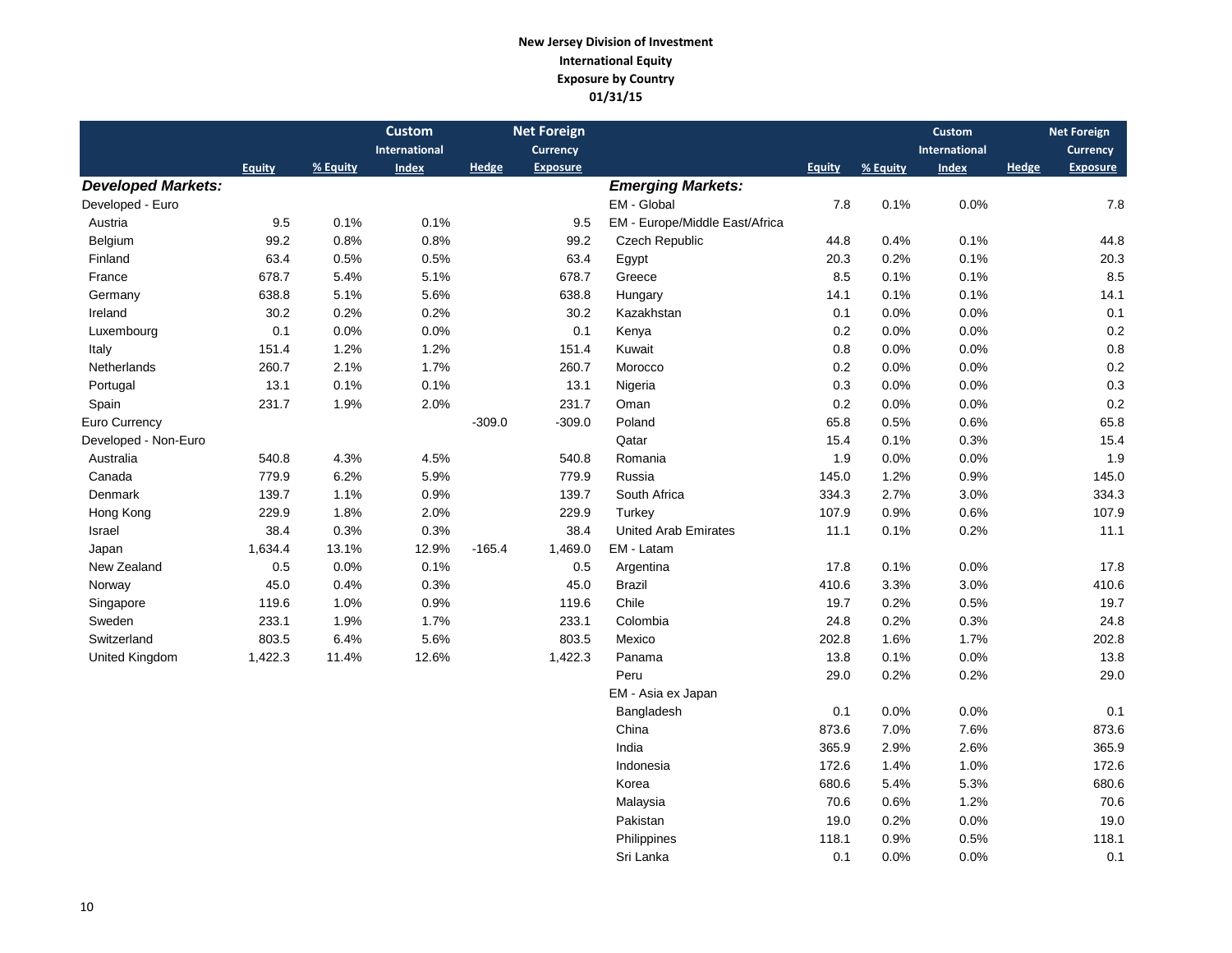# **New Jersey Division of Investment International Equity Exposure by Country**

|               |          |               |              |                    | 01/31/15 |               |          |               |              |                    |
|---------------|----------|---------------|--------------|--------------------|----------|---------------|----------|---------------|--------------|--------------------|
|               |          | <b>Custom</b> |              | <b>Net Foreign</b> |          |               |          | Custom        |              | <b>Net Foreign</b> |
|               |          | International |              | <b>Currency</b>    |          |               |          | International |              | <b>Currency</b>    |
| <b>Equity</b> | % Equity | <b>Index</b>  | <b>Hedge</b> | <b>Exposure</b>    |          | <b>Equity</b> | % Equity | <b>Index</b>  | <b>Hedge</b> | <b>Exposure</b>    |
|               |          |               |              |                    |          |               |          |               |              |                    |
|               |          |               |              |                    | Taiwan   | 418.8         | 3.3%     | 4.6%          |              | 418.8              |
|               |          |               |              |                    | Thailand | 134.1         | 1.1%     | 0.8%          |              | 134.1              |
|               |          |               |              |                    | Vietnam  | 0.1           | 0.0%     | 0.0%          |              | 0.1                |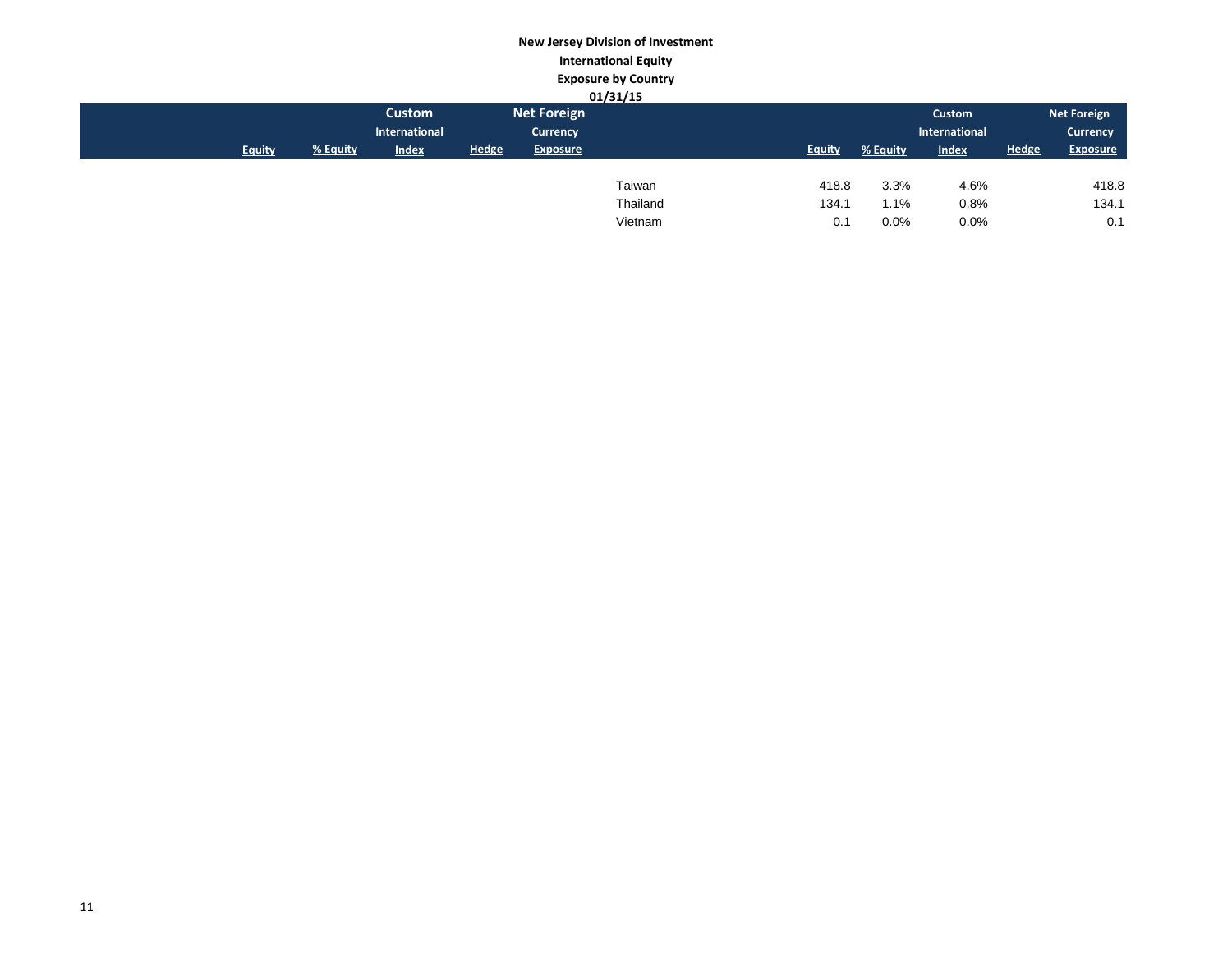# **New Jersey Division of Investment Cash Management Fund 01/31/15**

## **PARTICIPATION**

|                             | <b>VALUE</b> | <b>PERCENTAGE</b> |  |  |  |  |
|-----------------------------|--------------|-------------------|--|--|--|--|
| <b>STATE</b>                | \$9,504      | 75.82%            |  |  |  |  |
| <b>NON-STATE</b>            | \$3,031      | 24.18%            |  |  |  |  |
|                             |              |                   |  |  |  |  |
| TOTAL*                      | \$12,535     | 100.00%           |  |  |  |  |
| lDollar amounts in millions |              |                   |  |  |  |  |

## **PORTFOLIO ANNUALIZED INTEREST RATES**

|           |     | <b>NON-STATE</b> | <b>AVG.DAYS</b> |
|-----------|-----|------------------|-----------------|
| 1/31/2015 | 13% | $.07\%$          | О 1             |

|        |                                 |                           |                           | Percentage | 1/312015         |
|--------|---------------------------------|---------------------------|---------------------------|------------|------------------|
| 3.83%  | $1.17\%$ <sub>7</sub> $-0.89\%$ | 0.47%                     | <b>COMM PAPER</b>         | 45.99%     | \$5,755,697,000  |
| 10.06% |                                 | $\blacksquare$ COMM PAPER | UST NOTES                 | 37.59%     | \$4,703,520,000  |
|        | 45.99%<br>37.59%                | UST NOTES                 | <b>CERT. OF DEPOSIT</b>   | 10.06%     | \$1,259,000,000  |
|        |                                 | CERT. OF DEPOSIT          | <b>GOVT AGENCY</b>        | 3.83%      | \$478,870,000    |
|        |                                 | ■ GOVT AGENCY             | <b>CORPORATE BONDS</b>    | 1.17%      | \$146,850,000    |
|        |                                 |                           | <b>GOVT OF CANADA CP</b>  | 0.89%      | \$111,000,000    |
|        |                                 | CORPORATE BONDS           | <b>CANADIAN PROVINCES</b> | 0.47%      | \$59,000,000     |
|        |                                 |                           | TOTAL**                   | 100.00%    | \$12,513,937,000 |

 *\*Total is at market.*

*\*\*Total is at par.* Total US Treas/Agency 49.82%

 $\Box$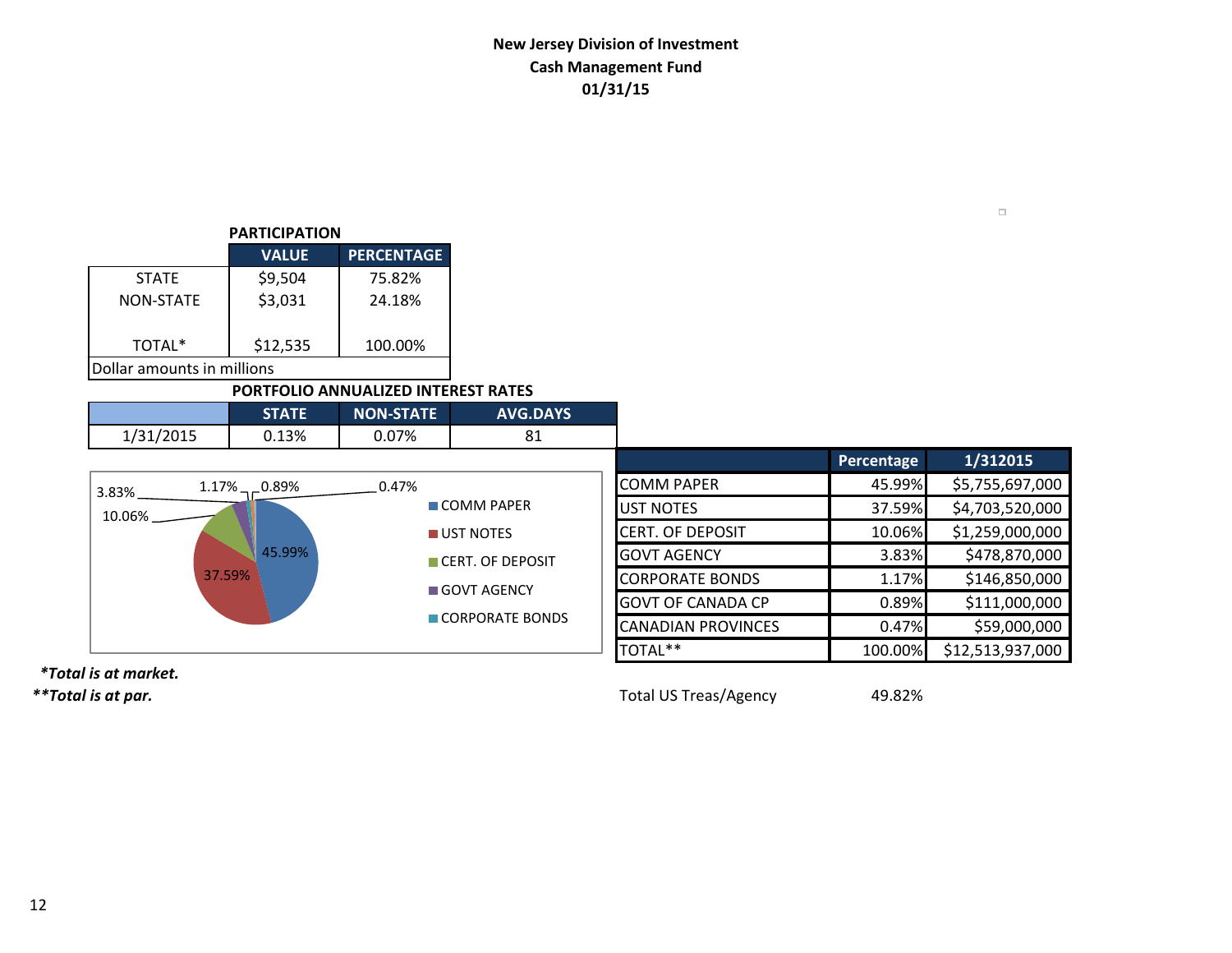#### State Investment Council Regulation Violations and Other Reportable Matters January 31, 2015

|                      |                        | <b>Newly Reported Violations</b>                     |                |
|----------------------|------------------------|------------------------------------------------------|----------------|
| Date of<br>Violation | Regulation<br>Violated | Description of Violation                             | Date Corrected |
|                      |                        | There are no reportable matters.                     |                |
|                      |                        |                                                      |                |
|                      |                        | Status of Outstanding Violations Previously Reported |                |
| Date of<br>Violation | Regulation<br>Violated | Description of Violation                             | Date Corrected |
|                      |                        | There are no outstanding matters.                    |                |
|                      |                        |                                                      |                |
|                      |                        | <b>Other Reportable Matters</b>                      |                |
|                      |                        | Description                                          |                |
|                      |                        | There are no other reportable matters.               |                |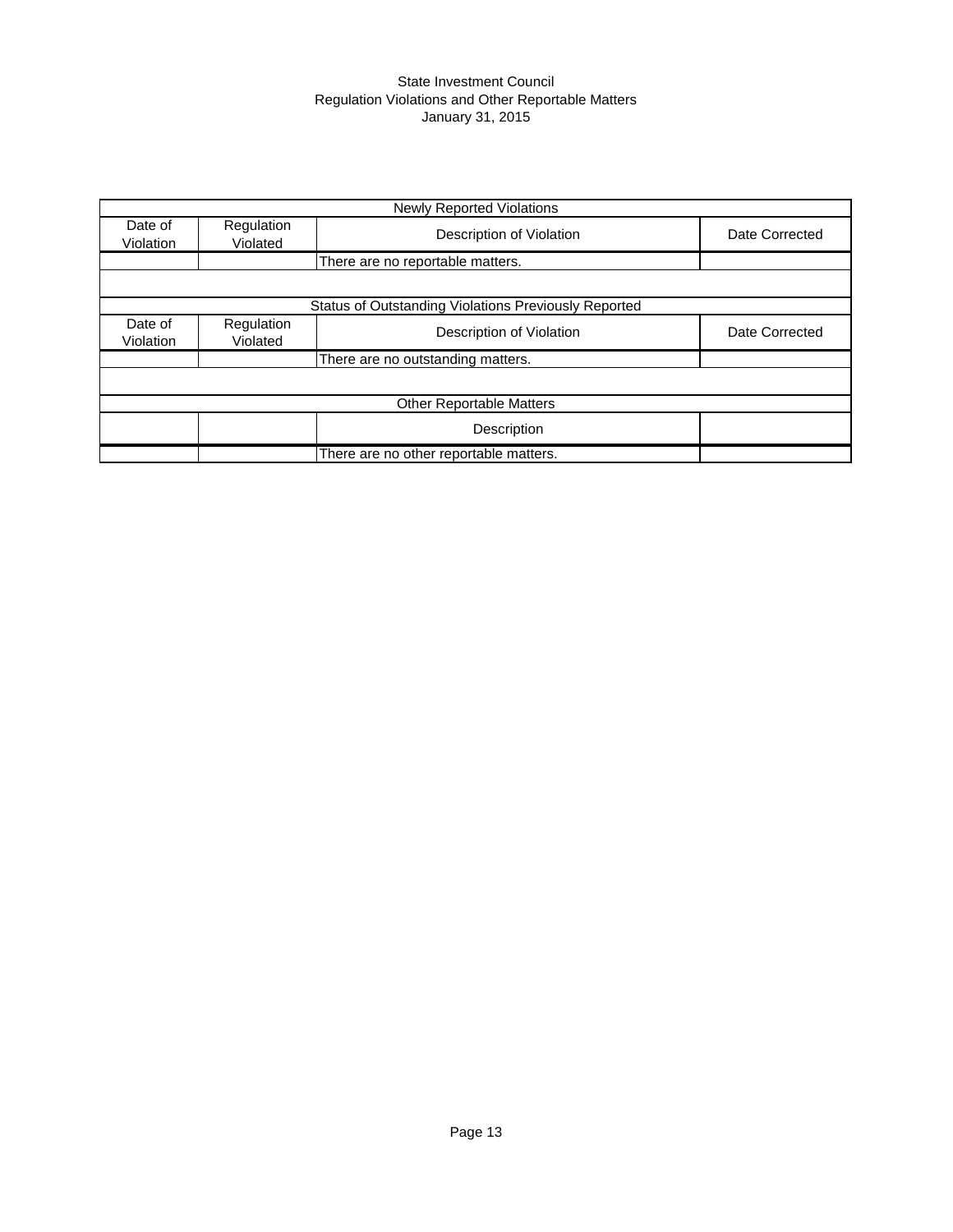#### **Alternative Investments as of January 31, 2015**

Presents underlying fund level information including the Portfolio's original commitments, funded amounts to date, remaining commitments and the distributions to date.

|                                             |               |                   | <b>Jan-15</b> | A                        |                 | в                     | C                        | $=(B+C)$           | $=(B+C)/A$      |
|---------------------------------------------|---------------|-------------------|---------------|--------------------------|-----------------|-----------------------|--------------------------|--------------------|-----------------|
|                                             | Inception     | Last<br>Valuation |               | <b>Amount</b>            | <b>Unfunded</b> | <b>Current Market</b> | <b>Total</b>             |                    | Total<br>Value  |
|                                             | Date          | Date              | Commitment    | Contributed <sup>1</sup> | Commitment      | Value                 | Distributed <sup>2</sup> | <b>Total Value</b> | <b>Multiple</b> |
| <b>Private Equity</b>                       |               |                   |               |                          |                 |                       |                          |                    |                 |
| <b>Co-Investments</b>                       |               |                   | 1,175,000,000 | 608,492,318              | 574,740,074     | 807,186,518           | 197,509,806              | 1,004,696,324      | 1.65            |
| NB/NJ Custom Investment Fund II             | Apr-12        | Sep-14            | 200,000,000   | 104,497,189              | 120,839,539     | 169,764,428           | 31,297,030               | 201,061,458        | 1.92            |
| NJ Roark Co-Invest Fund III LLC             | Jan-14        | Sep-14            | 75,000,000    | 15,102,418               | 59,897,582      | 14,251,608            | 794,224                  | 15,045,832         | 1.00            |
| SONJ Private Opportunities Fund II, L.P.    | <b>Nov-07</b> | Sep-14            | 800,000,000   | 392,233,501              | 390,662,163     | 572,964,436           | 100,185,356              | 673,149,792        | 1.72            |
| SONJ Private Opportunities Fund, L.P.       | Sep-06        | Sep-14            | 100,000,000   | 96,659,210               | 3,340,790       | 50,206,046            | 65,233,196               | 115,439,242        | 1.19            |
| <b>Distressed Debt</b>                      |               |                   | 1,336,861,543 | 1,046,002,141            | 432,848,785     | 563,952,363           | 853,013,818              | 1,416,966,181      | 1.35            |
| Avenue Asia Special Situations Fund IV      | Aug-06        | Sep-14            | 30,000,000    | 26,283,722               | $\mathbf 0$     | 10,614,938            | 20,793,975               | 31,408,913         | 1.19            |
| Avenue Special Situations Fund V, LP        | May-07        | Sep-14            | 200,000,000   | 200,000,000              | $\mathbf 0$     | 2,638,262             | 263,184,545              | 265,822,807        | 1.33            |
| Avenue Special Situations IV                | Nov-05        | Sep-14            | 20,000,000    | 20,000,000               | $\Omega$        | 127,985               | 27,969,988               | 28,097,973         | 1.40            |
| Centerbridge Capital Partners II, L.P.      | May-11        | Sep-14            | 100,000,000   | 118,618,085              | 19,809,991      | 89,473,072            | 40,087,580               | 129,560,652        | 1.09            |
| Centerbridge Capital Partners, L.P.         | Jun-06        | Sep-14            | 80,000,000    | 124,629,280              | 5,816,833       | 47,242,577            | 171,394,054              | 218,636,631        | 1.75            |
| HIG Bayside Debt & LBO II                   | May-08        | Sep-14            | 100,000,000   | 72,365,549               | 27,634,451      | 47,859,666            | 52,378,622               | 100,238,288        | 1.39            |
| Knight/TPG NPL - R, L.P.                    | Mar-12        | Sep-14            | 59,054,236    | 55,554,236               | 3,500,000       | 76,327,965            | 2,506                    | 76,330,471         | 1.37            |
| KPS Special Situations Fund III, LP         | May-07        | Sep-14            | 25,000,000    | 24,406,002               | 11,754,805      | 13,754,943            | 26,737,579               | 40,492,522         | 1.66            |
| KPS Special Situations Fund IV, LP          | Apr-13        | Sep-14            | 200,000,000   | 17,377,195               | 182,699,805     | 16,948,966            | 77,000                   | 17,025,966         | 0.98            |
| MatlinPatterson Global Opps. Ptnrs. III     | Jun-07        | Sep-14            | 100,000,000   | 100,886,693              | 11,062,334      | 67,353,183            | 56,534,597               | 123,887,780        | 1.23            |
| MHR Institutional Partners III. L.P.        | May-07        | Dec-14            | 75,000,000    | 78,000,000               | 27,653,979      | 55,089,887            | 63,017,430               | 118,107,317        | 1.51            |
| MHR Institutional Partners IV, L.P.         | $Jul-14$      | Dec-14            | 100,000,000   | 10,500,000               | 89,500,000      | 9,118,629             | 1,542,987                | 10,661,616         | 1.02            |
| TPG Financial Partners, L.P.                | May-08        | Sep-14            | 47,807,307    | 35,285,615               | 13,049,474      | 6,658,196             | 28,291,711               | 34,949,907         | 0.99            |
| TPG Opportunities Partners II, L.P.         | Mar-12        | Sep-14            | 100,000,000   | 69,794,467               | 30,205,533      | 84,002,317            | 11,608,099               | 95,610,416         | 1.37            |
| WLR Recovery Fund IV, LP                    | Oct-07        | Sep-14            | 100,000,000   | 92,301,296               | 10,161,580      | 36,741,778            | 89,393,144               | 126,134,922        | 1.37            |
| <b>Domestic Midmarket Buyout</b>            |               |                   | 2,886,490,000 | 2,387,596,748            | 768,417,350     | 1,761,952,926         | 1,584,242,108            | 3,346,195,034      | 1.40            |
| American Industrial Partners Capital Fund V | Dec-11        | Sep-14            | 50,000,000    | 35,604,291               | 17,773,877      | 36,785,959            | 3,534,713                | 40,320,671         | 1.13            |
| Court Square Capital Partners II, L.P.      | May-07        | Sep-14            | 100,000,000   | 91,118,810               | 10,435,063      | 59,008,932            | 80,462,361               | 139,471,293        | 1.53            |
| InterMedia Partners VII, L.P.               | Dec-05        | Sep-14            | 75,000,000    | 96,252,158               | 621,562         | 87,559,978            | 58,636,224               | 146,196,203        | 1.52            |
| JLL Partners Fund V, L.P.                   | Dec-05        | Sep-14            | 50,000,000    | 52,722,284               | 1,601,994       | 22,959,810            | 61,908,181               | 84,867,991         | 1.61            |
| JLL Partners Fund VI, LP                    | <b>Jun-08</b> | Sep-14            | 150,000,000   | 172,496,884              | 29,451,559      | 149,589,584           | 102,132,608              | 251,722,192        | 1.46            |
| Lindsay Goldberg III, L.P.                  | <b>Jul-08</b> | Sep-14            | 200,000,000   | 181,248,303              | 21,647,121      | 156,785,156           | 67,523,411               | 224,308,567        | 1.24            |
| Lindsay, Goldberg & Bessemer II, L.P.       | $Jul-06$      | Sep-14            | 100,000,000   | 92,390,286               | 7,609,714       | 24,003,079            | 109,292,659              | 133,295,738        | 1.44            |
| Marlin Equity Partners IV                   | $Jun-13$      | Sep-14            | 75,000,000    | 17,109,627               | 57,893,167      | 15,988,149            | 2,794                    | 15,990,943         | 0.93            |
| New Mountain Partners III, L.P.             | May-07        | Sep-14            | 100,000,000   | 104,867,342              | 12,037,939      | 90,498,936            | 42,488,813               | 132,987,749        | 1.27            |
| Oak Hill Capital Partners II, L.P.          | $Jul-05$      | Sep-14            | 75,000,000    | 83,225,164               | 476,763         | 15,700,421            | 117,445,525              | 133,145,947        | 1.60            |
| Oak Hill Capital Partners III, L.P.         | Oct-07        | Sep-14            | 250,000,000   | 293,722,034              | 25,515,783      | 182,219,677           | 211,345,682              | 393,565,359        | 1.34            |
| Onex Partners II, LP                        | Aug-06        | Sep-14            | 100,000,000   | 88,774,730               | 11,225,270      | 16,579,638            | 162,065,423              | 178,645,061        | 2.01            |
| Onex Partners III, LP                       | Dec-08        | Sep-14            | 100,000,000   | 108,070,054              | 10,809,665      | 89,876,093            | 45,451,045               | 135,327,138        | 1.25            |
| Onex Partners IV, LP                        | May-14        | Sep-14            | 166,490,000   | 9,027,551                | 157,462,449     | 8,284,728             | $\Omega$                 | 8,284,728          | 0.92            |
| Quadrangle Capital Partners II              | Aug-05        | Sep-14            | 50,000,000    | 47,306,280               | 6,917,806       | 15,022,938            | 49,721,979               | 64,744,917         | 1.37            |
| Roark Capital Partners III L.P.             | Sep-12        | Sep-14            | 100,000,000   | 45,878,933               | 55,019,888      | 50,283,907            | 898,821                  | 51,182,728         | 1.12            |
| Sterling Capital Partners IV, L.P.          | Apr-12        | Sep-14            | 100,000,000   | 43,680,411               | 62,316,278      | 31,432,913            | 17,530,615               | 48,963,528         | 1.12            |
| Tenex Capital Partners, L.P.                | Jan-11        | Sep-14            | 50,000,000    | 47,926,335               | 17,446,441      | 37,042,369            | 15,861,524               | 52,903,893         | 1.10            |
| Tenex Capital Partners LP - Secondary       | Feb-13        | Sep-14            | 20,000,000    | 16,866,478               | 8,714,305       | 14,855,973            | 4,895,949                | 19,751,922         | 1.17            |
| The Resolute Fund II, L.P.                  | Dec-07        | Sep-14            | 100,000,000   | 95,846,943               | 11,749,332      | 90,286,326            | 42,213,928               | 132,500,254        | 1.38            |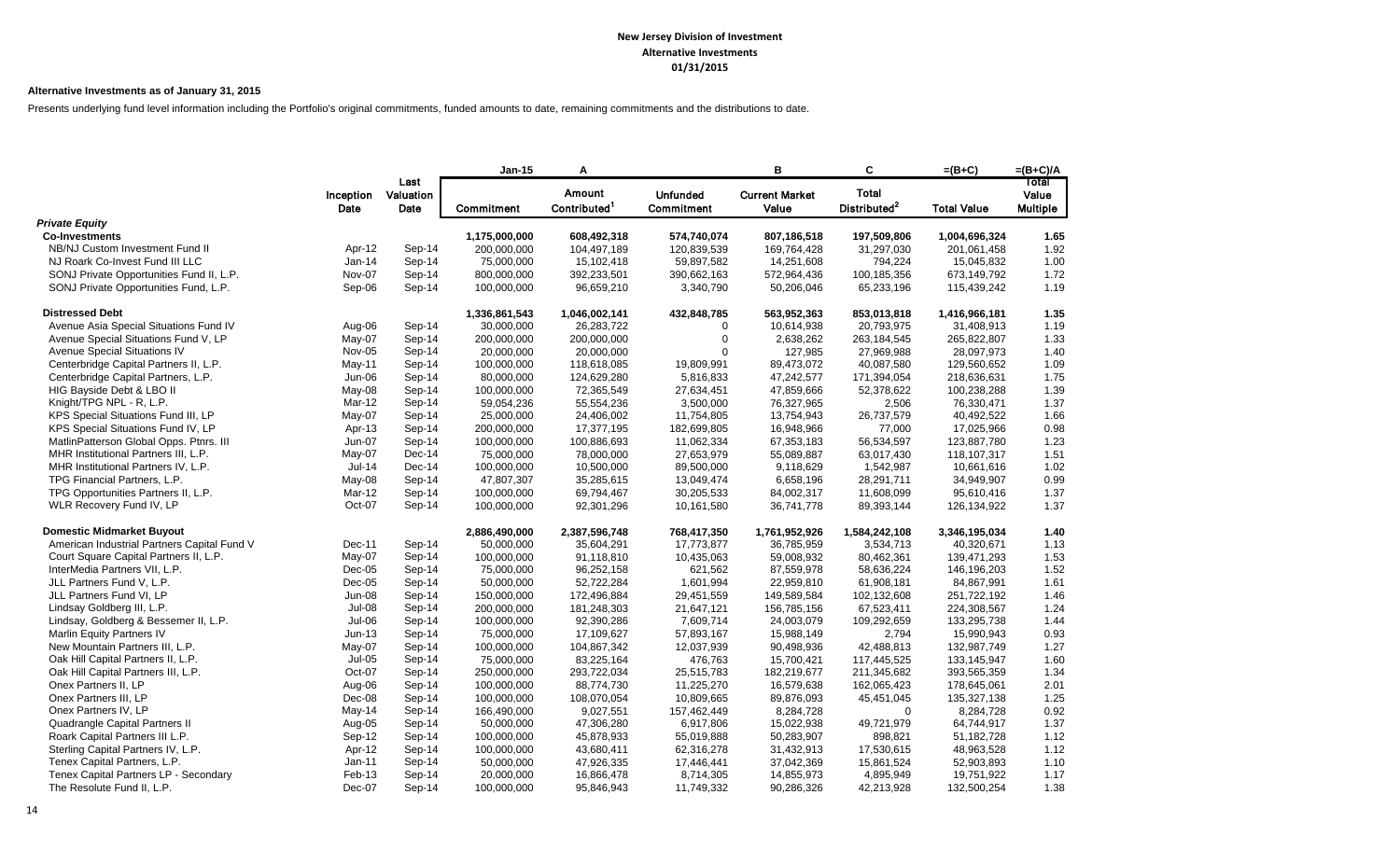|                                                |               |           | Jan-15            | A                        |                 | в                     | С                        | $=(B+C)$           | $=(B+C)/A$ |
|------------------------------------------------|---------------|-----------|-------------------|--------------------------|-----------------|-----------------------|--------------------------|--------------------|------------|
|                                                | Inception     | Valuation |                   | <b>Amount</b>            | <b>Unfunded</b> | <b>Current Market</b> | Total                    |                    | Value      |
|                                                | Date          | Date      | <b>Commitment</b> | Contributed <sup>1</sup> | Commitment      | Value                 | Distributed <sup>2</sup> | <b>Total Value</b> | Multiple   |
| TPG [STAR], LP                                 | Mar-07        | Sep-14    | 100,000,000       | 98,546,942               | 8,970,028       | 69,026,279            | 87,506,373               | 156,532,652        | 1.59       |
| TPG Growth II, L.P.                            | Jun-12        | Sep-14    | 100,000,000       | 79,963,712               | 25,206,309      | 93,938,771            | 6,904,332                | 100,843,103        | 1.26       |
| Vista Equity Partners Fund III, L.P.           | <b>Jul-07</b> | Sep-14    | 100,000,000       | 105,775,588              | 2,804,047       | 35,519,864            | 214,022,631              | 249,542,495        | 2.36       |
| Vista Equity Partners Fund IV, L.P.            | Oct-11        | Sep-14    | 200,000,000       | 191,953,808              | 14,445,278      | 204,593,259           | 24,740,246               | 229,333,505        | 1.19       |
| Vista Equity Partners Fund V, L.P.             | Mar-14        | Sep-14    | 200,000,000       | 66,587,861               | 135,899,652     | 62,201,824            | 2,561,221                | 64,763,045         | 0.97       |
| Vista Foundation Fund II, L.P.                 | <b>Nov-13</b> | Sep-14    | 75,000,000        | 29,702,011               | 45,297,989      | 27,384,274            | $\mathbf 0$              | 27,384,274         | 0.92       |
| Welsh, Carson, Anderson & Stowe XI, L.P.       | Oct-08        | Sep-14    | 100,000,000       | 90,931,929               | 9,068,071       | 74,524,087            | 55,095,051               | 129,619,138        | 1.43       |
| <b>Emerging Managers</b>                       |               |           | 400,000,000       | 401,920,613              | 51,557,158      | 317,828,595           | 261,926,701              | 579,755,296        | 1.44       |
| <b>CS/NJDI Emerging Opp</b>                    | Apr-07        |           | 200,000,000       | 221,312,054              | 32,165,717      | 122,612,618           | 177,632,509              | 300,245,128        | 1.36       |
| CS/NJDI Emerging Opp (2007-1 Series)           |               | Sep-14    | 100,000,000       | 114,565,311              | 8,533,470       | 69,429,932            | 92,486,898               | 161,916,830        | 1.41       |
| CS/NJDI Emerging Opp (2008-1 Series)           |               | Sep-14    | 100,000,000       | 106,746,744              | 23,632,247      | 53,182,686            | 85,145,612               | 138,328,298        | 1.30       |
| Fairview Capstone Partners II, LP              | Sep-08        | Sep-14    | 100,000,000       | 91,886,787               | 8,113,213       | 90,539,022            | 32,577,774               | 123,116,796        | 1.34       |
| Fairview Capstone Partners, LP                 | May-07        | Sep-14    | 100,000,000       | 88,721,772               | 11,278,228      | 104,676,954           | 51,716,418               | 156,393,372        | 1.76       |
| International                                  |               |           | 1,959,609,958     | 1,473,171,185            | 623,490,071     | 1,055,413,223         | 762,021,048              | 1,817,434,271      | 1.23       |
| AIMS/NJ Euro Small and Mid Fund I, L.P.        | Feb-06        | Sep-14    | 200,000,000       | 190,047,354              | 17,723,006      | 84,011,844            | 144, 131, 760            | 228,143,604        | 1.20       |
| AIMS/NJ Euro Small and Mid Fund II, L.P.       | Jul-07        | Sep-14    | 200,229,560       | 184, 117, 610            | 32,700,414      | 135,041,676           | 60,902,620               | 195,944,296        | 1.06       |
| Anacap Credit Opportunities II, LP             | Dec-11        | Sep-14    | 81,013,091        | 93,338,289               | 23,766,306      | 59,600,391            | 36,449,538               | 96,049,929         | 1.03       |
| Anacap Financial Partners II                   | May-08        | Sep-14    | 127, 195, 895     | 170,614,036              | 19,457,290      | 128,941,928           | 65,360,695               | 194,302,623        | 1.14       |
| AnaCap Financial Partners III, L.P.            | $Jul-14$      | N/A       | 141,302,974       | 1,936,438                | 139,366,536     | 1,689,299             | 519                      | 1,689,818          | 0.87       |
| Anacap Financial Partners GP II, LP            | Nov-09        | Sep-14    | 9,868,438         | 9,868,438                | $\mathbf 0$     | 10,613,774            | 422,590                  | 11,036,364         | 1.12       |
| New Jersey Asia Investors II, L.P.             | $Jul-11$      | Sep-14    | 200,000,000       | 130,875,990              | 80,069,292      | 135,836,482           | 17,651,276               | 153,487,758        | 1.17       |
| New Jersey Asia Investors, L.P.                | Jan-08        | Sep-14    | 100,000,000       | 93,877,635               | 18,023,097      | 118,931,893           | 52,001,527               | 170,933,420        | 1.82       |
| NJHL European BO Investment II Series B        | Apr-07        | Sep-14    | 200,000,000       | 147,397,241              | 16,783,665      | 110,182,504           | 82,990,730               | 193,173,234        | 1.31       |
| NJHL European Buyout Investment Series A       | Feb-06        | Sep-14    | 200,000,000       | 193,049,740              | 13,835,169      | 107,953,236           | 139,931,424              | 247,884,659        | 1.28       |
| NJHL European Buyout Investment Series C       | Mar-08        | Sep-14    | 200,000,000       | 199,048,416              | 20,765,297      | 99,446,978            | 162,178,371              | 261,625,348        | 1.31       |
| Siguler Guff NJ Developing Mkt Fund, LP        | Dec-13        | Dec-14    | 300,000,000       | 59,000,000               | 241,000,000     | 63,163,217            | 0                        | 63,163,217         | 1.07       |
| <b>Large Buyout</b>                            |               |           | 2,379,214,617     | 1,956,083,493            | 770,205,998     | 1,284,004,561         | 1,399,977,845            | 2,683,982,406      | 1.37       |
| Apollo Investment Fund VI, L.P.                | Nov-05        | Sep-14    | 50,000,000        | 132,027,729              | 2,090,014       | 24,195,954            | 148,346,912              | 172,542,866        | 1.31       |
| Blackstone Capital Partners V, L.P.            | Oct-05        | Sep-14    | 100,000,000       | 98,860,728               | 7,739,578       | 73,756,415            | 78,071,651               | 151,828,066        | 1.54       |
| Blackstone Capital Partners VI, L.P.           | Mar-12        | Sep-14    | 50,000,000        | 26,545,508               | 26,317,593      | 30,021,096            | 4,890,068                | 34,911,163         | 1.32       |
| Carlyle Partners VI, L.P.                      | <b>Nov-13</b> | Sep-14    | 300,000,000       | 94,836,369               | 205,747,255     | 86,667,733            | 586,527                  | 87,254,260         | 0.92       |
| CVC Capital Partners VI, LP                    | $Jul-13$      | Sep-14    | 85,964,617        | 8,020,514                | 78,515,649      | 5,376,288             | 584,307                  | 5,960,596          | 0.74       |
| Hellman & Friedman Capital Partners VI         | Apr-07        | Sep-14    | 100,000,000       | 95,593,051               | 4,241,801       | 35,604,248            | 129,373,237              | 164,977,485        | 1.73       |
| Hellman & Friedman Capital Partners VIII, L.P. | <b>Nov-14</b> | N/A       | 100,000,000       | $\Omega$                 | 100,000,000     | $\mathbf 0$           | $\mathbf 0$              | $\Omega$           | N/A        |
| Silver Lake Partners III, LP                   | Jan-07        | Sep-14    | 100,000,000       | 98,652,564               | 15,595,400      | 75,296,511            | 85,385,158               | 160,681,669        | 1.63       |
| Silver Lake Partners IV                        | Mar-13        | Sep-14    | 200,000,000       | 43,249,025               | 156,936,846     | 56,404,859            | 185,871                  | 56,590,730         | 1.31       |
| TPG Partners V, L.P.                           | Sep-06        | Sep-14    | 187,500,000       | 256,889,643              | 21,823,569      | 141,834,303           | 154,384,718              | 296,219,021        | 1.15       |
| TPG Partners VI, L.P.                          | May-08        | Sep-14    | 180,000,000       | 284,592,985              | 20,880,670      | 161,194,371           | 181,891,582              | 343,085,953        | 1.21       |
| Warburg Pincus Private Equity IX, LP           | Aug-05        | Sep-14    | 200,000,000       | 200,000,000              | 0               | 70,816,811            | 286,344,148              | 357,160,960        | 1.79       |
| Warburg Pincus Private Equity VIII             | Jun-06        | Sep-14    | 25,750,000        | 26,883,000               | $\pmb{0}$       | 12,091,915            | 50,974,651               | 63,066,566         | 2.35       |
| Warburg Pincus Private Equity X, LP            | Oct-07        | Sep-14    | 400,000,000       | 400,000,000              | $\Omega$        | 323,580,396           | 245,877,115              | 569,457,511        | 1.42       |
| Warburg Pincus Private Equity XI, LP           | May-12        | Sep-14    | 300,000,000       | 189,932,377              | 130,317,623     | 187,163,660           | 33,081,900               | 220,245,560        | 1.16       |
| <b>Mezzanine Debt</b>                          |               |           | 610,000,000       | 562,710,989              | 171,340,556     | 193,640,537           | 574,315,111              | 767,955,648        | 1.36       |
| Audax Mezzanine Partners II                    | Nov-06        | Sep-14    | 50,000,000        | 56,018,683               | 2,148,008       | 3,759,481             | 66,216,024               | 69,975,504         | 1.25       |
| Blackstone Mezzanine Partners II, LP           | Apr-06        | Sep-14    | 45,000,000        | 40,017,311               | 7,804,361       | 4,529,753             | 51,638,387               | 56,168,140         | 1.40       |
| Carlyle Mezzanine Partners II, L.P.            | Dec-07        | Sep-14    | 75,000,000        | 91,767,704               | 15,568,198      | 31,428,843            | 86,504,055               | 117,932,898        | 1.29       |
| Gleacher Mezzanine Fund II, LP                 | Nov-06        | Sep-14    | 40,000,000        | 36,684,835               | 3,390,252       | 9,828,204             | 34,517,627               | 44,345,831         | 1.21       |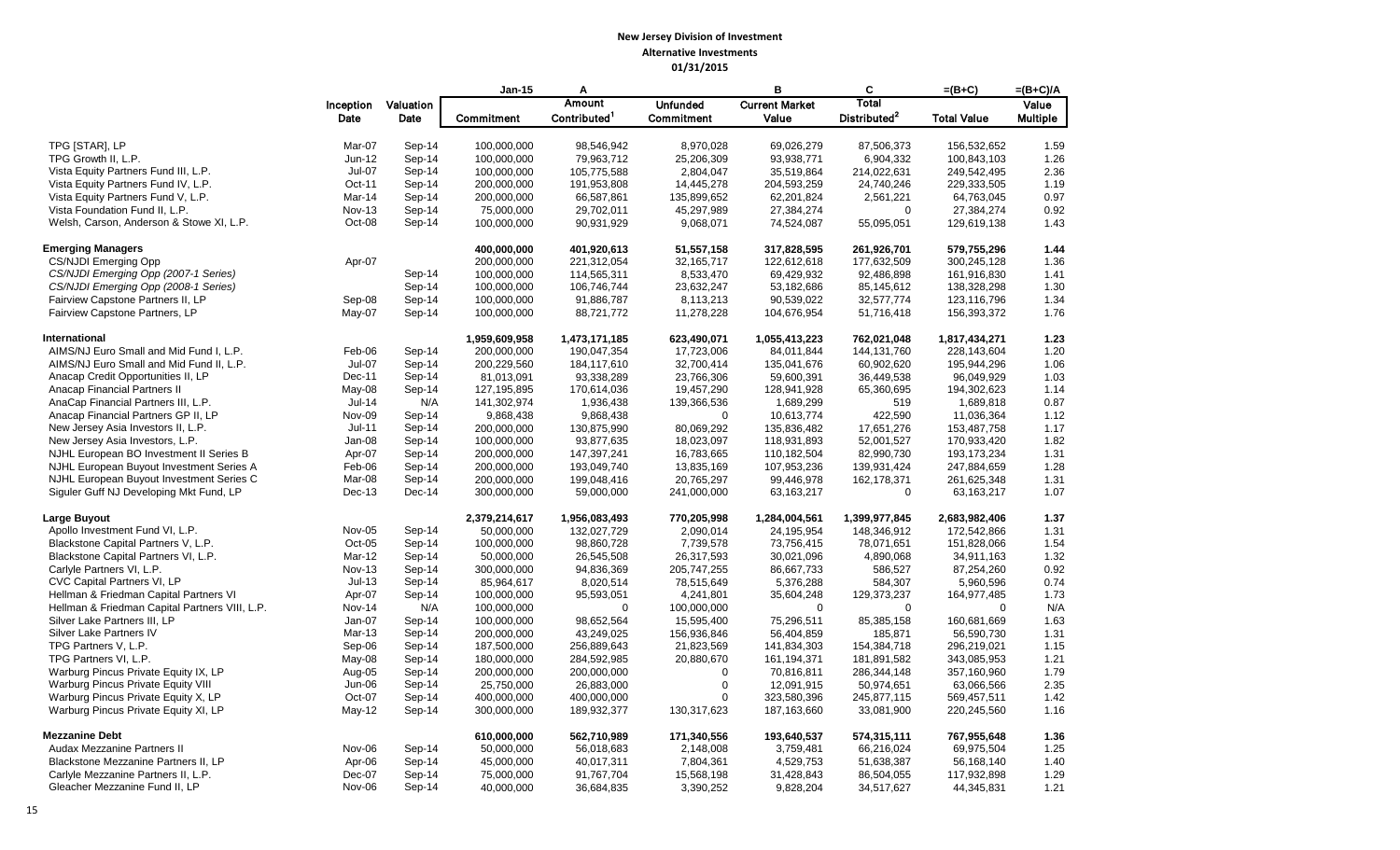|                                                                       |                    |                           | Jan-15                       | A                                         |                               | в                              | C                                        | $=(B+C)$                 | $=(B+C)/A$                 |
|-----------------------------------------------------------------------|--------------------|---------------------------|------------------------------|-------------------------------------------|-------------------------------|--------------------------------|------------------------------------------|--------------------------|----------------------------|
|                                                                       | Inception<br>Date  | Last<br>Valuation<br>Date | Commitment                   | <b>Amount</b><br>Contributed <sup>1</sup> | <b>Unfunded</b><br>Commitment | <b>Current Market</b><br>Value | <b>Total</b><br>Distributed <sup>2</sup> | <b>Total Value</b>       | Total<br>Value<br>Multiple |
|                                                                       |                    |                           |                              |                                           |                               |                                |                                          |                          |                            |
| GSO Capital Opportunities Fund II, LP                                 | <b>Nov-11</b>      | Sep-14                    | 150,000,000                  | 83,248,790                                | 97.977.096                    | 61,089,738                     | 51,578,974                               | 112,668,712              | 1.35                       |
| GSO Capital Opportunities Fund, L.P.                                  | Jul-08             | Sep-14                    | 100,000,000                  | 112,701,810                               | 6,407,457                     | 29,688,305                     | 167,696,165                              | 197,384,470              | 1.75                       |
| Newstone Capital Partners II, L.P.                                    | May-11             | Sep-14                    | 100,000,000                  | 79,883,093                                | 35,058,236                    | 49,613,399                     | 41,482,963                               | 91,096,362               | 1.14                       |
| Newstone Capital Partners, L.P.                                       | Feb-07             | Sep-14                    | 50,000,000                   | 62,388,763                                | 2,986,948                     | 3,702,814                      | 74,680,917                               | 78,383,731               | 1.26                       |
| <b>Secondaries</b>                                                    |                    |                           | 279,896,656                  | 273,666,735                               | 23,124,050                    | 140,110,909                    | 243,202,619                              | 383,313,528              | 1.40                       |
| Lexington Capital Partners VI-B                                       | Jun-06             | Sep-14                    | 50,000,000                   | 50,705,969                                | 817,356                       | 24,433,146                     | 46,421,392                               | 70,854,538               | 1.40                       |
| NB Sec Opps Offshore Fund II LP                                       | Jul-08             | Sep-14                    | 100,000,000                  | 102,419,541                               | 10,376,414                    | 53,571,425                     | 100,399,676                              | 153,971,101              | 1.50                       |
| Partners Group Secondary 2006 LP                                      | Sep-06             | Sep-14                    | 54,215,249                   | 53,008,507                                | 3,379,687                     | 14,851,249                     | 48,014,669                               | 62,865,918               | 1.19                       |
| Partners Group Secondary 2008, L.P.                                   | Sep-08             | Sep-14                    | 75,681,407                   | 67,532,719                                | 8,550,592                     | 47,255,089                     | 48,366,882                               | 95,621,971               | 1.42                       |
| <b>Small/Midsize Buyout</b>                                           |                    |                           | 650,000,000                  | 677,535,864                               | 88,732,971                    | 452,779,309                    | 486,546,238                              | 939,325,548              | 1.39                       |
| <b>CSFB/NJDI Investment Fund</b>                                      | Nov-05             |                           | 650,000,000                  | 677,535,864                               | 88,732,971                    | 452,779,309                    | 486,546,238                              | 939,325,548              | 1.39                       |
| CSFB/NJDI Investment Fund 2005-1 Series                               |                    | Sep-14                    | 200,000,000                  | 224,724,265                               | 9,650,948                     | 141,785,540                    | 178,065,573                              | 319,851,113              | 1.42                       |
| CSFB/NJDI Investment Fund 2006-1 Series                               |                    | Sep-14                    | 250,000,000                  | 275,561,782                               | 19,036,019                    | 167,642,173                    | 216,301,966                              | 383,944,139              | 1.39                       |
| CSFB/NJDI Investment Fund 2008-1 Series                               |                    | Sep-14                    | 200,000,000                  | 177,249,817                               | 60,046,004                    | 143,351,596                    | 92,178,699                               | 235,530,295              | 1.33                       |
| <b>Special Situations</b>                                             |                    |                           | 370,000,000                  | 298,275,935                               | 227,874,016                   | 217,721,817                    | 156,353,978                              | 374,075,795              | 1.25                       |
| Blackstone TOP Fund-A, L.P.                                           | Jan-12             | Sep-14                    | 370,000,000                  | 298,275,935                               | 227,874,016                   | 217,721,817                    | 156,353,978                              | 374,075,795              | 1.25                       |
| <b>Venture Capital</b>                                                |                    |                           | 365,000,000                  | 244,121,700                               | 163,327,628                   | 237,386,527                    | 119,071,108                              | 356,457,635              | 1.46                       |
| JP Morgan Direct/Pooled VC Instit III                                 | Jun-06             | Sep-14                    | 50,000,000                   | 48,765,249                                | 1,234,751                     | 46,865,193                     | 26,045,793                               | 72,910,986               | 1.50                       |
| JP Morgan Direct VC Institutional III                                 |                    | Sep-14                    | 600,000                      | 394,650                                   | 205,350                       | 465,915                        | 229,468                                  | 695,383                  | 1.76                       |
| JP Morgan Pooled VC Institutional III                                 |                    | Sep-14                    | 49,400,000                   | 48,370,599                                | 1,029,401                     | 46,399,279                     | 25,816,325                               | 72,215,603               | 1.49                       |
| Khosla Venutres IV, L.P.                                              | $Jan-12$           | Sep-14                    | 25,000,000                   | 18,750,000                                | 6,250,000                     | 22,989,840                     | 1,272,455                                | 24,262,295               | 1.29                       |
| NB Crossroads Fund XVIII                                              | Nov-06             | Sep-14                    | 50,000,000                   | 42,000,000                                | 25,750,002                    | 41,716,164                     | 29,075,562                               | 70,791,726               | 1.69                       |
| NB/NJ Custom Investment Fund                                          | Aug-07             | Sep-14                    | 100,000,000                  | 88,921,905                                | 35,777,421                    | 79,655,217                     | 62,677,298                               | 142,332,515              | 1.60                       |
| TCV VIII, L.P.                                                        | Jan-14             | Sep-14                    | 100,000,000                  | 18,992,639                                | 81,007,361                    | 18,978,489                     | $\mathbf 0$                              | 18,978,489               | 1.00                       |
| Tenaya Capital VI, L.P.                                               | $Jul-12$           | Sep-14                    | 40,000,000                   | 26,691,906                                | 13,308,094                    | 27,181,623                     | $\mathbf 0$                              | 27,181,623               | 1.02                       |
| <b>Private Equity Subtotal</b>                                        |                    |                           |                              |                                           |                               |                                |                                          |                          | 1.38                       |
|                                                                       |                    |                           | 12,412,072,774               | 9,929,577,722                             | 3,895,658,658                 | 7,031,977,285                  | 6,638,180,381                            | 13,670,157,666           |                            |
| <b>Debt</b>                                                           |                    |                           |                              | 1,048,520,652                             | 321,831,776                   | 590,427,964                    | 861,468,500                              | 1,451,896,464            | 1.38                       |
| CT High Grade Partners II, LLC                                        | May-08             | Sep-14                    | 1,369,979,606<br>664,000,000 | 572,861,303                               | 88,133,604                    | 421,445,337                    | 359,456,528                              | 780,901,865              | 1.36                       |
| Guggenheim Structured Real Estate III                                 | Sep-07             | Sep-14                    | 100,000,000                  |                                           | 0                             |                                |                                          | 81,106,068               |                            |
|                                                                       |                    |                           |                              | 100,000,000                               |                               | 4,702,746                      | 76,403,322                               |                          | 0.81                       |
| Lone Star Fund VII (U.S.) LP                                          | May-11<br>$Jul-13$ | Sep-14                    | 300,000,000                  | 283,589,254                               | 18,845,732                    | 79,399,014                     | 422,400,957                              | 501,799,971              | 1.77                       |
| M&G Real Estate Debt Fund II, LP<br>M&G Real Estate Debt Fund III, LP | $Jul-13$           | Sep-14<br>Sep-14          | 115,351,326<br>190,628,281   | 36,995,655<br>55,074,441                  | 79,106,968<br>135,745,472     | 33,516,768<br>51,364,098       | 2,536,636<br>671,057                     | 36,053,404<br>52,035,155 | 0.97<br>0.94               |
|                                                                       |                    |                           |                              |                                           |                               |                                |                                          |                          |                            |
| <b>Equity</b>                                                         |                    |                           | 4,312,766,472                | 3,034,953,239                             | 1,571,463,927                 | 2,465,693,151                  | 1,381,021,231                            | 3,846,714,382            | 1.27                       |
| ARA Asia Dragon Limited                                               | Sep-07             | Sep-14                    | 100,000,000                  | 92,842,000                                | 7,158,000                     | 30,320,157                     | 97,572,731                               | 127,892,888              | 1.38                       |
| Blackstone Real Estate Partners Asia LP                               | $Jun-13$           | Sep-14                    | 500,000,000                  | 190,981,715                               | 309,684,622                   | 210,677,648                    | 2,161,177                                | 212,838,825              | 1.11                       |
| <b>Blackstone Real Estate V</b>                                       | Feb-06             | Sep-14                    | 75,000,000                   | 78,353,336                                | 3,130,539                     | 58,170,894                     | 84,207,596                               | 142,378,491              | 1.82                       |
| <b>Blackstone Real Estate VI</b>                                      | Feb-07             | Sep-14                    | 100,000,000                  | 98,933,153                                | 4,921,729                     | 107,136,912                    | 84,477,427                               | 191,614,339              | 1.94                       |
| Blackstone Real Estate Partners VI, Sec                               | <b>Nov-11</b>      | Sep-14                    | 43,624,688                   | 40,007,622                                | 3,617,066                     | 36,583,687                     | 54,492,365                               | 91,076,052               | 2.28                       |
| <b>Blackstone Real Estate VII</b>                                     | Dec-11             | Sep-14                    | 300,000,000                  | 283,948,321                               | 68,492,461                    | 306,977,343                    | 93,999,575                               | 400,976,918              | 1.41                       |
| Carlyle Realty Partners V LP                                          | Feb-07             | Sep-14                    | 100,000,000                  | 122,634,933                               | 36,438,240                    | 32,716,206                     | 124,811,578                              | 157,527,784              | 1.28                       |
| Exeter - Core Industrial Venture Fund                                 | Apr-12             | Sep-14                    | 200,000,000                  | 169,463,250                               | 30,536,750                    | 171,770,915                    | 20,988,000                               | 192,758,915              | 1.14                       |
| Hammes Partners II, L.P.                                              | Mar-14             | N/A                       | 100,000,000                  | $\Omega$                                  | 100,000,000                   | 0                              | $\mathbf 0$                              | $\mathbf 0$              | N/A                        |
| Heitman America Real Estate Trust, L.P.                               | Jan-07             | Sep-14                    | 100,000,000                  | 100,000,000                               | $\mathbf 0$                   | 116,896,336                    | 28,984,565                               | 145,880,901              | 1.46                       |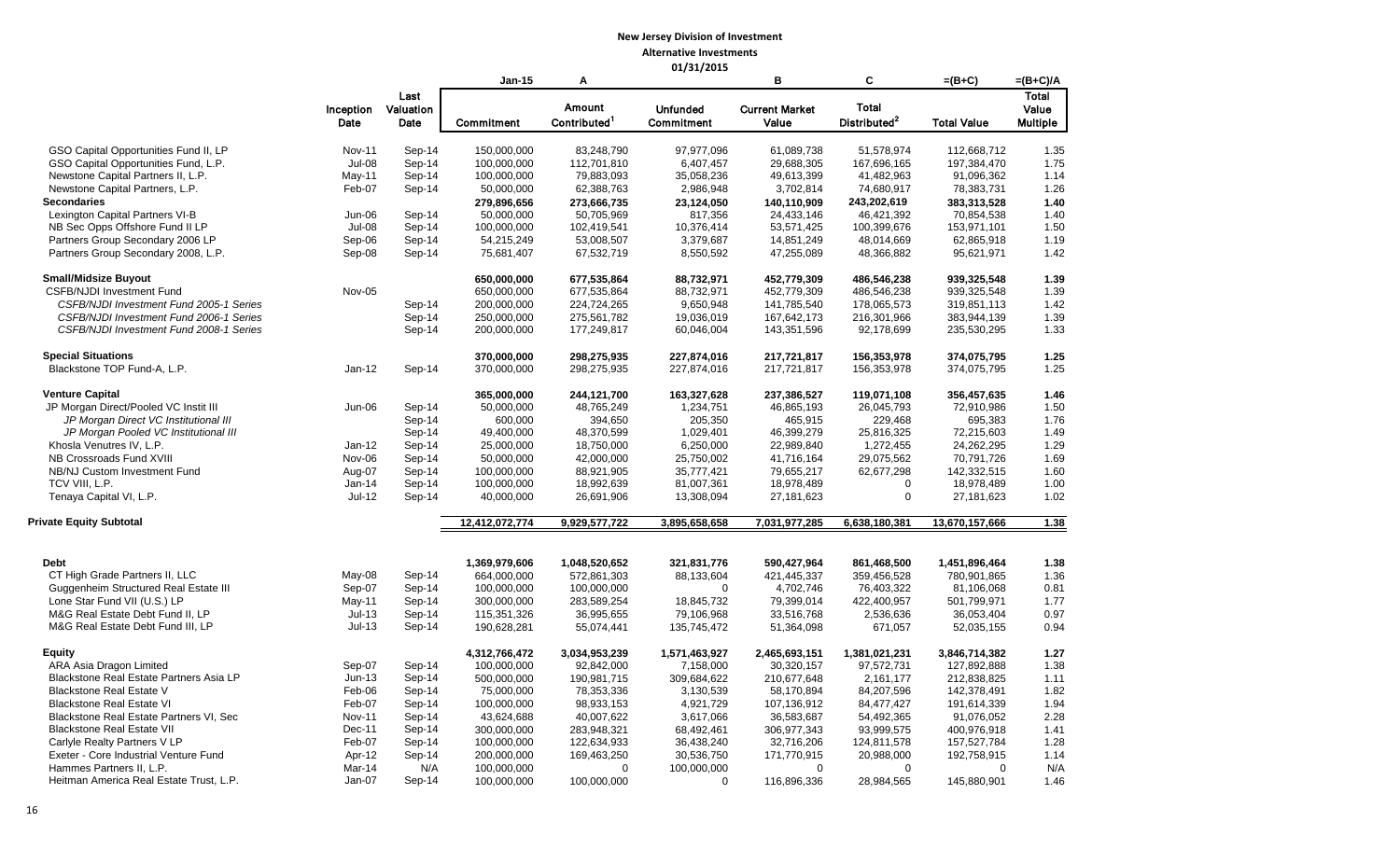|                                                                                     |                         |                   | Jan-15                   | Α                        |                 | в                        | С                        | $=(B+C)$                 | =(B+C)/A        |
|-------------------------------------------------------------------------------------|-------------------------|-------------------|--------------------------|--------------------------|-----------------|--------------------------|--------------------------|--------------------------|-----------------|
|                                                                                     | Inception               | Last<br>Valuation |                          | Amount                   | <b>Unfunded</b> | <b>Current Market</b>    | <b>Total</b>             |                          | Total<br>Value  |
|                                                                                     | Date                    | Date              | <b>Commitment</b>        | Contributed <sup>1</sup> | Commitment      | Value                    | Distributed <sup>2</sup> | <b>Total Value</b>       | <b>Multiple</b> |
| Lone Star Real Estate Fund II (U.S.) LP                                             | $May-11$                | Sep-14            | 100,000,000              | 86,571,332               | 13,353,668      | 28,626,137               | 89,012,993               | 117,639,130              | 1.36            |
| Lubert Adler Real Estate Fund VI-B                                                  | Feb-11                  | Sep-14            | 100,000,000              | 95,000,000               | 17,364,246      | 72,779,683               | 63,250,000               | 136,029,683              | 1.43            |
| Meyer Bergman Euro Retail Partners II-TE                                            | $Jul-14$                | Sep-14            | 59.206.954               | 23,510,715               | 35,696,238      | 18.968.920               | $\mathbf 0$              | 18.968.920               | 0.81            |
| NJDOI/GMAM Core Plus RE Investment                                                  |                         | Sep-14            | 81,500,000               |                          | 20,536,135      | 31,633,225               |                          | 105,335,451              |                 |
| NJDOI/GMAM Opp RE Investment Program                                                | May-08<br>May-08        |                   |                          | 69,537,518               | 8,919,762       |                          | 73,702,226               |                          | 1.51            |
| Northwood Real Estate Co-Invest                                                     |                         | Sep-14            | 25,000,000<br>75,000,000 | 16,080,238               | 49,628,470      | 10,437,799               | 12,372,468               | 22,810,267<br>25,516,482 | 1.42<br>1.00    |
|                                                                                     | $Dec-12$                | Sep-14            | 75,000,000               | 25,627,886<br>52,902,185 |                 | 25,260,126<br>49,972,437 | 256,356                  | 57,458,302               | 1.09            |
| Northwood RE Partners L.P., (Series III)<br>Northwood RE Partners L.P., (Series IV) | Dec-12<br><b>Nov-13</b> | Sep-14            |                          |                          | 29,514,116      |                          | 7,485,865                |                          |                 |
|                                                                                     |                         | Sep-14            | 200,000,000              | 122,649,269              | 78,433,588      | 121,590,604              | 1,082,857                | 122,673,461              | 1.00            |
| OZNJ Real Estate Opportunities, LP                                                  | Mar-13                  | Dec-14            | 50,000,000               | 32,387,981               | 19,361,489      | 32,442,082               | 1,749,470                | 34,191,552               | 1.06            |
| Och-Ziff Real Estate Fund III, LP                                                   | Aug-14                  | Sep-14            | 100,000,000              | 980,000                  | 99,020,000      | 993,745                  | $\mathbf 0$              | 993,745                  | 1.01            |
| Perella Weinberg Real Estate Fund II LP                                             | $Jul-13$                | Sep-14            | 89,463,229               | 29,424,408               | 60,038,820      | 25,124,119               | $\mathbf 0$              | 25,124,119               | 0.85            |
| <b>Prime Property Fund</b>                                                          | Aug-07                  | Dec-14            | 130,000,000              | 150,000,000              | $\Omega$        | 100,953,477              | 64,837,872               | 165,791,349              | 1.11            |
| PRISA II                                                                            | <b>Jun-07</b>           | Dec-14            | 60,000,000               | 100,000,000              | $\mathbf 0$     | 55,346,146               | 50,729,962               | 106,076,108              | 1.06            |
| PRISA Real Estate Separate Account                                                  | Dec-06                  | Dec-14            | 265,000,000              | 300,000,000              | $\mathbf 0$     | 199,059,680              | 128,309,841              | 327,369,522              | 1.09            |
| Prologis European Properties Fund II                                                | Sep-13                  | Sep-14            | 188,971,602              | 183,329,350              | 5,642,252       | 165,832,864              | 13,340,894               | 179,173,758              | 0.98            |
| RE Capital Asia Partners III, L.P.                                                  | Aug-12                  | Sep-14            | 80,000,000               | 52,566,389               | 33,043,497      | 49,934,360               | 18,018,446               | 67,952,806               | 1.29            |
| RE Capital Asia Partners IV, L.P.                                                   | Dec-14                  | N/A               | 100,000,000              | 500,000                  | 99,500,000      | 500,000                  | $\Omega$                 | 500,000                  | 1.00            |
| TPG/NJ (RE) Partnership, LP                                                         | Feb-13                  | Sep-14            | 350,000,000              | 112,276,715              | 258,218,439     | 111,509,182              | 20,495,154               | 132,004,336              | 1.18            |
| Tucker Development/Acquisition Fund                                                 | Oct-07                  | Sep-14            | 50,000,000               | 50,000,000               | $\mathbf 0$     | 47,793,400               | $\Omega$                 | 47,793,400               | 0.96            |
| Warburg Pincus Real Estate Fund I                                                   | Sep-06                  | Sep-14            | 100,000,000              | 95,833,333               | $\mathbf 0$     | 61,261,935               | 82,283,648               | 143,545,583              | 1.50            |
| Westbrook Real Estate Fund VIII                                                     | Feb-08                  | Sep-14            | 100,000,000              | 110,980,414              | 0               | 43,298,574               | 107,227,538              | 150,526,112              | 1.36            |
| Westbrook VII                                                                       | Jan-07                  | Sep-14            | 40.000.000               | 40,000,000               | $\Omega$        | 21,255,076               | 27,927,277               | 49.182.353               | 1.23            |
| Wheelock SREF NJ CO-Invest Feeder, LP                                               | <b>Nov-12</b>           | Sep-14            | 50,000,000               | 26,305                   | 49,973,695      | $\Omega$                 | $\mathbf 0$              | $\Omega$                 | N/A             |
| Wheelock Street Real Estate Fund, L.P.                                              | Dec-11                  | Sep-14            | 100,000,000              | 94,179,549               | 17,665,426      | 107,682,767              | 27,243,350               | 134,926,117              | 1.43            |
| Wheelock Street Real Estate Fund II, L.P.                                           | Apr-14                  | Sep-14            | 125,000,000              | 13,425,322               | 111,574,678     | 12,186,715               | $\Omega$                 | 12,186,715               | 0.91            |
| <b>Real Estate Subtotal</b>                                                         |                         |                   | 5,682,746,078            | 4,083,473,891            | 1,893,295,703   | 3,056,121,115            | 2,242,489,730            | 5,298,610,846            | 1.30            |
|                                                                                     |                         |                   |                          |                          |                 |                          |                          |                          |                 |
| <b>Absolute Return</b>                                                              |                         |                   | 1,000,000,000            | 900,000,000              | 100,000,000     | 903.970.150              | 25,000,000               | 928.970.150              | 1.03            |
| <b>BlueCrest Capital Management LLP</b>                                             | Apr-12                  | Dec-14            | 300,000,000              | 300,000,000              | $\mathbf 0$     | 302,448,600              | $\mathbf 0$              | 302,448,600              | 1.01            |
| Brevan Howard Fund Limited                                                          | <b>Nov-11</b>           | Dec-14            | 300,000,000              | 300,000,000              | $\Omega$        | 311,784,000              | 0                        | 311,784,000              | 1.04            |
| Iquazu Partners, L.P.                                                               | $Dec-13$                | Dec-14            | 150,000,000              | 50,000,000               | 100,000,000     | 53,781,400               | $\Omega$                 | 53,781,400               | 1.08            |
| MKP Opportunity Partners, L.P.                                                      | Sep-12                  | Dec-14            | 250,000,000              | 250,000,000              | $\mathbf 0$     | 235,956,150              | 25,000,000               | 260,956,150              | 1.04            |
| <b>Credit</b>                                                                       |                         |                   | 2.050.000.000            | 1,974,857,532            | 201,378,252     | 2.179.684.075            | 128,631,158              | 2.308.315.232            | 1.17            |
| Canyon Value Realization Fund                                                       | <b>Jun-07</b>           | Dec-14            | 75,000,000               | 75,000,000               | $\mathbf 0$     | 129,003,225              | $\Omega$                 | 129,003,225              | 1.72            |
| Canyon Balanced Fund                                                                | Jul-11                  | Dec-14            | 125,000,000              | 125,000,000              | $\mathbf 0$     | 184,534,316              | 1,070,704                | 185,605,020              | 1.48            |
| Claren Road Credit Master Fund, Ltd.                                                | $Jun-12$                | $Dec-14$          | 250.000.000              | 250.000.000              | $\Omega$        | 233.627.750              | $\Omega$                 | 233,627,750              | 0.93            |
| Chatham Fund, LP                                                                    | Dec-14                  | N/A               | 300,000,000              | 200,000,000              | 100,000,000     | 200,000,000              | 0                        | 200,000,000              | 1.00            |
| GSO Credit Partners - A, L.P.                                                       | Mar-12                  | Nov-14            | 400,000,000              | 400,000,000              | $\mathbf 0$     | 566,595,200              | $\boldsymbol{0}$         | 566,595,200              | 1.42            |
| GSO Special Situations Fund, L.P.                                                   | Feb-12                  | Nov-14            | 100,000,000              | 100,000,000              | 0               | 137,731,600              | $\Omega$                 | 137,731,600              | 1.38            |
| Lazard Rathmore Fund, Ltd.                                                          | Aug-12                  | Dec-14            | 150,000,000              | 150,000,000              | $\mathbf 0$     | 166,002,300              | 0                        | 166,002,300              | 1.11            |
| OZNJ Private Opportunities LP                                                       | Mar-13                  | Dec-14            | 200,000,000              | 279,857,532              | 46,378,252      | 167,935,479              | 127,560,454              | 295,495,933              | 1.06            |
| Regiment Capital Ltd. Fund                                                          | Dec-11                  | Dec-14            | 150,000,000              | 150,000,000              | $\Omega$        | 151,829,400              | $\Omega$                 | 151,829,400              | 1.01            |
| Solus Opportunities Fund 3, LP                                                      | Apr-14                  | Dec-14            | 300,000,000              | 245,000,000              | 55,000,000      | 242,424,805              | 0                        | 242,424,805              | 0.99            |
|                                                                                     |                         |                   |                          |                          |                 |                          |                          |                          |                 |
| <b>Distressed</b>                                                                   |                         |                   | 350,000,000              | 450,000,000              | 0               | 264,783,738              | 390,852,915              | 655,636,653              | 1.46            |
| Centerbridge Credit Partners                                                        | Oct-07                  | Dec-14            | 200,000,000              | 200,000,000              | $\mathbf 0$     | 235, 344, 758            | 79,259,131               | 314,603,889              | 1.57            |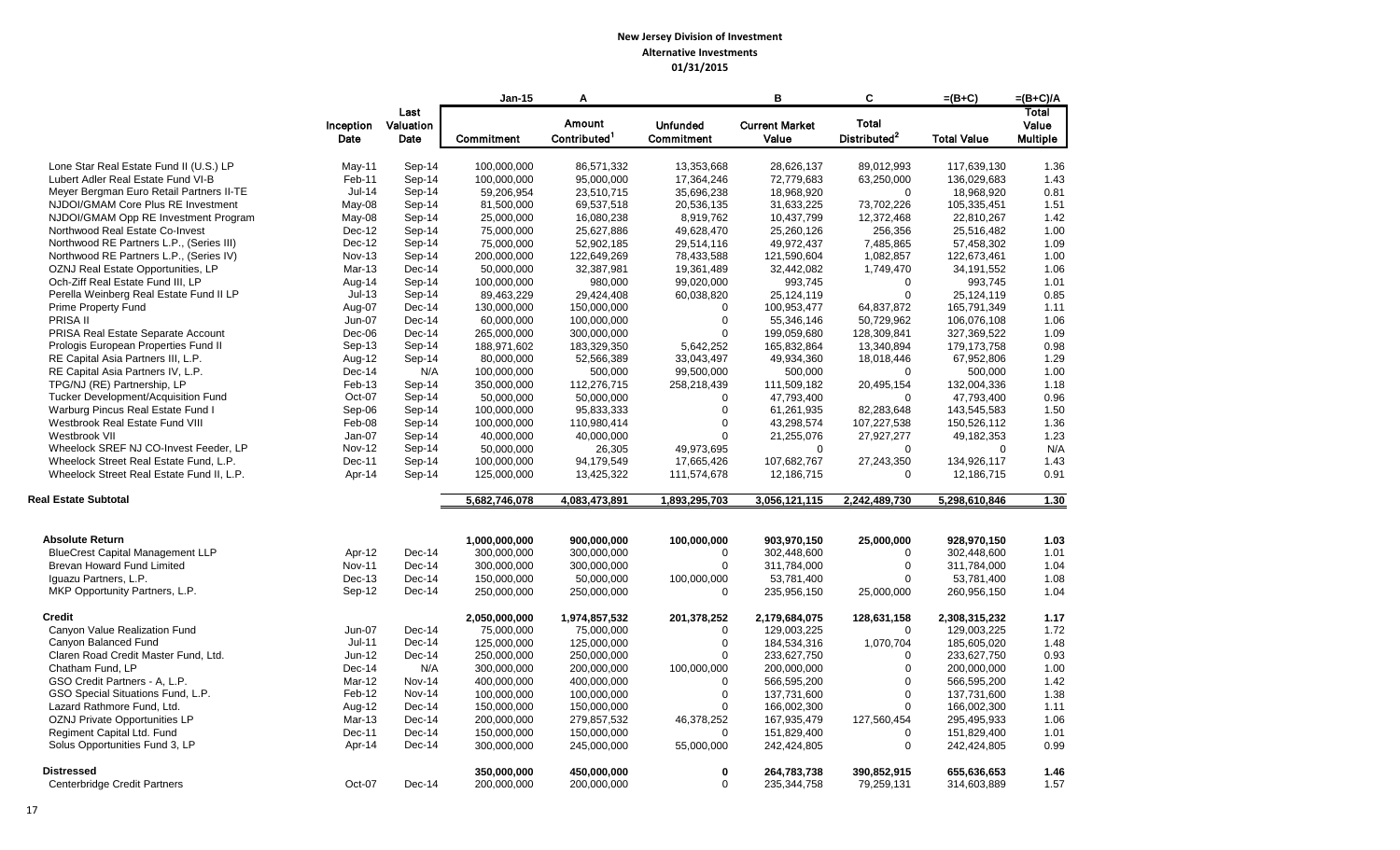|                                              |                   |                           | $Jan-15$      | A                                         |                                      | в                              | C                                        | $=(B+C)$           | $=(B+C)/A$                        |
|----------------------------------------------|-------------------|---------------------------|---------------|-------------------------------------------|--------------------------------------|--------------------------------|------------------------------------------|--------------------|-----------------------------------|
|                                              | Inception<br>Date | Last<br>Valuation<br>Date | Commitment    | <b>Amount</b><br>Contributed <sup>1</sup> | <b>Unfunded</b><br><b>Commitment</b> | <b>Current Market</b><br>Value | <b>Total</b><br>Distributed <sup>2</sup> | <b>Total Value</b> | Total<br>Value<br><b>Multiple</b> |
|                                              |                   |                           |               |                                           |                                      |                                |                                          |                    |                                   |
| King Street Capital                          | Feb-07            | Dec-14                    | 150,000,000   | 150,000,000                               | $\mathbf 0$                          | 24,535,873                     | 210,206,412                              | 234,742,285        | 1.56                              |
| Marathon Special Opp Fund, LTD               | <b>Jul-08</b>     | Dec-14                    | $\mathbf 0$   | 100,000,000                               | $\mathbf 0$                          | 4,903,107                      | 101,387,372                              | 106,290,479        | 1.06                              |
| <b>Equity Long/ Short</b>                    |                   |                           | 1,425,000,000 | 1,000,217,042                             | 424,782,958                          | 1,334,147,046                  | 100,000,000                              | 1,434,147,046      | 1.43                              |
| Archipelago Partners, LP                     | Jun-06            | Dec-14                    | 150,000,000   | 150,000,000                               | $\mathbf 0$                          | 153,109,650                    | 100,000,000                              | 253,109,650        | 1.69                              |
| Bay Pond Partners, L.P.                      | Apr-12            | $Dec-14$                  | 200,000,000   | 200,000,000                               | $\mathbf 0$                          | 237,147,400                    | 0                                        | 237, 147, 400      | 1.19                              |
| Cadian Fund, L.P.                            | May-12            | $Dec-14$                  | 100,000,000   | 100,000,000                               | $\mathbf 0$                          | 128,284,000                    | $\mathbf 0$                              | 128,284,000        | 1.28                              |
| Omega Overseas Partners Ltd. Class-B         | Jan-07            | $Dec-14$                  | 225,000,000   | 150,000,000                               | 75,000,000                           | 234,554,400                    | 0                                        | 234,554,400        | 1.56                              |
| Scopia PX, LLC                               | $Jan-13$          | Dec-14                    | 250,000,000   | 150,000,000                               | 100,000,000                          | 184,023,600                    | 0                                        | 184,023,600        | 1.23                              |
| ValueAct Capital Partners II, L.P.           | <b>Nov-11</b>     | Dec-14                    | 150,000,000   | 150,000,000                               | 0                                    | 265,317,900                    | $\mathbf 0$                              | 265,317,900        | 1.77                              |
| ValueAct Co-Invest International LP          | $Jun-13$          | Dec-14                    | 200,000,000   | 217,042                                   | 199,782,958                          | 46,696                         | 0                                        | 46,696             | 0.22                              |
| Visium Balanced Offshore Fund, Ltd           | Aug-12            | Dec-14                    | 150,000,000   | 100,000,000                               | 50,000,000                           | 131,663,400                    | 0                                        | 131,663,400        | 1.32                              |
| <b>Event Driven</b>                          |                   |                           | 1,400,000,000 | 1,187,552,956                             | 212,447,044                          | 1,402,524,022                  | 233,120,116                              | 1,635,644,138      | 1.38                              |
| Cevian Capital II, L.P.                      | Apr-12            | $Dec-14$                  | 150,000,000   | 150,000,000                               | $\mathbf 0$                          | 185,844,900                    | 0                                        | 185,844,900        | 1.24                              |
| Davidson Kempner Institutional Partners, L.P | Dec-06            | Dec-14                    | 150,000,000   | 150,000,000                               | $\mathbf 0$                          | 227,651,400                    | $\mathbf 0$                              | 227,651,400        | 1.52                              |
| Elliott Associates, L.P.                     | Apr-12            | Dec-14                    | 200,000,000   | 90,883,000                                | 109,117,000                          | 102,294,997                    | $\Omega$                                 | 102,294,997        | 1.13                              |
| JANA Strategic Investment Fund II, LP        | $Jun-13$          | Dec-14                    | 300,000,000   | 204,858,784                               | 95, 141, 216                         | 108,074,671                    | 112,884,641                              | 220,959,312        | 1.08                              |
| Pershing Square LP                           | Apr-10            | Dec-14                    | 200,000,000   | 200,000,000                               | $\mathbf 0$                          | 255,576,345                    | 85,000,000                               | 340,576,345        | 1.70                              |
| Starboard Leaders Fund LP                    | Mar-14            | Dec-14                    | 125,000,000   | 116,811,172                               | 8,188,828                            | 146,865,986                    | $\Omega$                                 | 146,865,986        | 1.26                              |
| Starboard Value and Opportunity LP           | Mar-14            | Dec-14                    | 75,000,000    | 75,000,000                                | $\mathbf 0$                          | 87,971,025                     | $\mathbf 0$                              | 87,971,025         | 1.17                              |
| Third Point Offshore Fund, LTD.              | Apr-11            | Dec-14                    | 100,000,000   | 100,000,000                               | $\mathbf 0$                          | 136,747,099                    | 10,235,474                               | 146,982,573        | 1.47                              |
| York Capital Management, LP                  | Feb-07            | Nov-14                    | 100,000,000   | 100,000,000                               | $\mathbf 0$                          | 151,497,600                    | 25,000,000                               | 176,497,600        | 1.76                              |
| <b>Fund of Funds</b>                         |                   |                           | 2,210,000,000 | 2,085,258,928                             | 124,741,072                          | 2,617,455,948                  | 97,590,586                               | 2,715,046,534      | 1.30                              |
| AIMS/NJ Multi-Strategy Portfolio, LLC        | Aug-06            | Nov-14                    | 550,000,000   | 550,000,000                               | $\mathbf 0$                          | 727,822,470                    | $\mathbf 0$                              | 727,822,470        | 1.32                              |
| Arden Garden State NJ Fund LP.               | Jun-06            | Nov-14                    | 500,000,000   | 500,000,000                               | $\mathbf 0$                          | 513,531,245                    | 68,000,000                               | 581,531,245        | 1.16                              |
| Protege Partners, LP                         | <b>Jun-07</b>     | Nov-14                    | 150,000,000   | 150,000,000                               | $\mathbf 0$                          | 183,063,701                    | $\mathbf 0$                              | 183,063,701        | 1.22                              |
| RC Woodley Park, LP                          | Aug-06            | Nov-14                    | 810,000,000   | 751,258,928                               | 58,741,072                           | 1,049,638,567                  | 29,590,586                               | 1,079,229,153      | 1.44                              |
| Reservoir Strategic Partners Fund, LP        | $Jul-11$          | $Dec-14$                  | 200,000,000   | 134,000,000                               | 66,000,000                           | 143,399,966                    | 0                                        | 143,399,966        | 1.07                              |
| <b>Global Macro</b>                          |                   |                           | 300,000,000   | 300,000,000                               | $\bf{0}$                             | 350,534,925                    | 25,000,000                               | 375,534,925        | 1.25                              |
| Lynx (Bermuda) Ltd.                          | Mar-11            | Dec-14                    | 100,000,000   | 100,000,000                               | $\mathbf 0$                          | 104,247,525                    | 25,000,000                               | 129,247,525        | 1.29                              |
| Winton Futures Fund                          | $Jan-11$          | $Dec-14$                  | 200,000,000   | 200,000,000                               | $\mathbf 0$                          | 246,287,400                    | 0                                        | 246,287,400        | 1.23                              |
| <b>Multi-Strategy</b>                        |                   |                           | 300,000,000   | 450,000,000                               | $\bf{0}$                             | 295,309,759                    | 306,000,000                              | 601,309,759        | 1.34                              |
| AG Garden Partners, LP                       | Mar-06            | Nov-14                    | $\Omega$      | 150,000,000                               | $\mathbf 0$                          | 5,871,784                      | 156,000,000                              | 161,871,784        | 1.08                              |
| Farallon Capital Inst. Partners, L.P.        | Jun-07            | Nov-14                    | 150,000,000   | 150,000,000                               | $\mathbf 0$                          | 94,760,400                     | 75,000,000                               | 169,760,400        | 1.13                              |
| OZ Domestic Partners II, Ltd.                | Jun-06            | Dec-14                    | 150,000,000   | 150,000,000                               | $\Omega$                             | 194,677,575                    | 75,000,000                               | 269,677,575        | 1.80                              |
| <b>Hedge Fund Subtotal</b>                   |                   |                           | 9,035,000,000 | 8,347,886,459                             | 1,063,349,326                        | 9,348,409,663                  | 1,306,194,774                            | 10,654,604,438     | 1.28                              |
|                                              |                   |                           |               |                                           |                                      |                                |                                          |                    |                                   |
| Aether Real Assets III Surplus, LP           | <b>Nov-13</b>     | Sep-14                    | 100,000,000   | 23,909,246                                | 76,301,206                           | 23,547,001                     | 210,452                                  | 23,757,453         | 0.99                              |
| Aether Real Assets III, LP                   | <b>Nov-13</b>     | Sep-14                    | 30,000,000    | 4,508,900                                 | 25,530,228                           | 4,366,310                      | 39,128                                   | 4,405,438          | 0.98                              |
| Blackstone Energy Partners, L.P.             | Mar-12            | Sep-14                    | 150,000,000   | 157,057,169                               | 17,124,656                           | 145,447,020                    | 66,952,659                               | 212,399,679        | 1.35                              |
| <b>Blackstone Resources Select Fund</b>      | Aug-11            | $Dec-14$                  | 250,000,000   | 250,000,000                               | 0                                    | 186,115,750                    | $\mathbf 0$                              | 186,115,750        | 0.74                              |
| Blackstone TOP Fund - A, L.P.                | <b>Jul-12</b>     | Sep-14                    | 389,985,858   | 487,043,694                               | 60,038,316                           | 383,228,402                    | 164,487,053                              | 547,715,455        | 1.12                              |
| BX NJ Co-Invest, L.P.                        | Aug-12            | Sep-14                    | 20,014,142    | 21,312,944                                | 15,271,150                           | 42,846,711                     | 16,569,952                               | 59,416,662         | 2.79                              |
| Gresham Commodity Fund (ETAP)                | Feb-08            | Dec-14                    | 200,000,000   | 200,000,000                               | $\Omega$                             | 118,189,800                    | $\Omega$                                 | 118,189,800        | 0.59                              |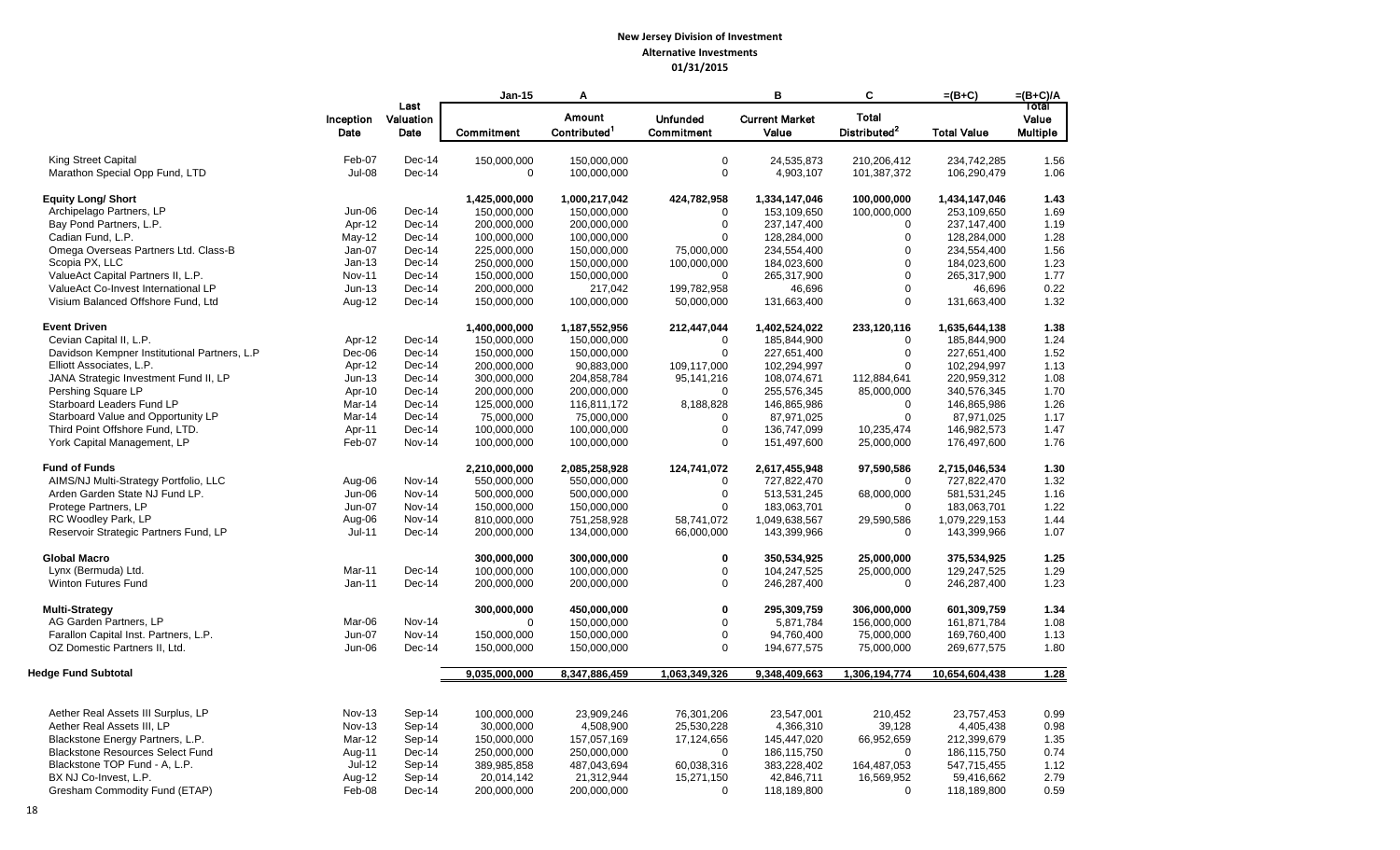|                                        |                   |                                  | Jan-15         |                       |                               | в                              | C                                 | $=(B+C)$           | $=(B+C)/A$                               |
|----------------------------------------|-------------------|----------------------------------|----------------|-----------------------|-------------------------------|--------------------------------|-----------------------------------|--------------------|------------------------------------------|
|                                        | Inception<br>Date | Last<br><b>Valuation</b><br>Date | Commitment     | Amount<br>Contributed | <b>Unfunded</b><br>Commitment | <b>Current Market</b><br>Value | Total<br>Distributed <sup>2</sup> | <b>Total Value</b> | <b>Total</b><br>Value<br><b>Multiple</b> |
| Gresham Commodity Fund (TAP)           | Nov-07            | Dec-14                           | 200,000,000    | 200,000,000           | 0                             | 71.279.875                     | 75,000,000                        | 146,279,875        | 0.73                                     |
| GSO Energy Partners - A, L.P.          | Mar-12            | Sep-14                           | 470,000,000    | 301,605,617           | 233, 357, 249                 | 289,233,573                    | 66,538,490                        | 355,772,063        | 1.18                                     |
| Hitecvision VII, L.P.                  | Apr-14            | $Sep-14$                         | 100,000,000    | 4.085.273             | 95,914,727                    | 3,027,571                      | 0                                 | 3.027.571          | 0.74                                     |
| OZNJ Real Asset Opportunities, LP      | Mar-13            | $Dec-14$                         | 100.000.000    | 50.992.816            | 99,007,184                    | 49,971,328                     |                                   | 49.971.328         | 0.98                                     |
| RC Woodley Park, L.P.                  | $May-11$          | Nov-14                           | 135,000,000    | 135,000,000           |                               | 2,046,529                      | 89,569,359                        | 91,615,888         | 0.68                                     |
| <b>Sheridan Production Partners I</b>  | Aug-07            | Sep-14                           | 50,000,000     | 52,250,000            |                               | 45,050,005                     | 43,625,000                        | 88,675,005         | 1.70                                     |
| Sheridan Production Partners II-B, L.P | Nov-10            | Sep-14                           | 100.000.000    | 95,750,000            | 4,250,000                     | 69,764,982                     | 7,000,000                         | 76,764,982         | 0.80                                     |
| Tenaska Power Fund II, L.P.            | Sep-08            | Sep-14                           | 100,000,000    | 87,724,690            | 12,275,310                    | 31,141,279                     | 47,890,056                        | 79,031,335         | 0.90                                     |
| Warburg Pincus Energy, L.P.            | May-14            | Sep-14                           | 100,000,000    | 5,200,000             | 94,800,000                    | 4,598,469                      |                                   | 4,598,469          | 0.88                                     |
| <b>Real Assets Subtotal</b>            |                   |                                  | 2,495,000,000  | 2,076,440,349         | 733,870,025                   | 1,469,854,605                  | 577,882,148                       | 2,047,736,753      | 0.99                                     |
|                                        |                   |                                  |                |                       |                               |                                |                                   |                    |                                          |
| <b>Grand Total</b>                     |                   |                                  | 29.624.818.852 | 24,437,378,421        | 7,586,173,712                 | 20.906.362.669                 | 10.764.747.033                    | 31,671,109,702     | 1.30                                     |

1. Amount Contributed does not include adjustment for portion of total distributions that are recallable. Contributions does include return of unused funded capital.

2. Total distributed include recallable portion of proceeds.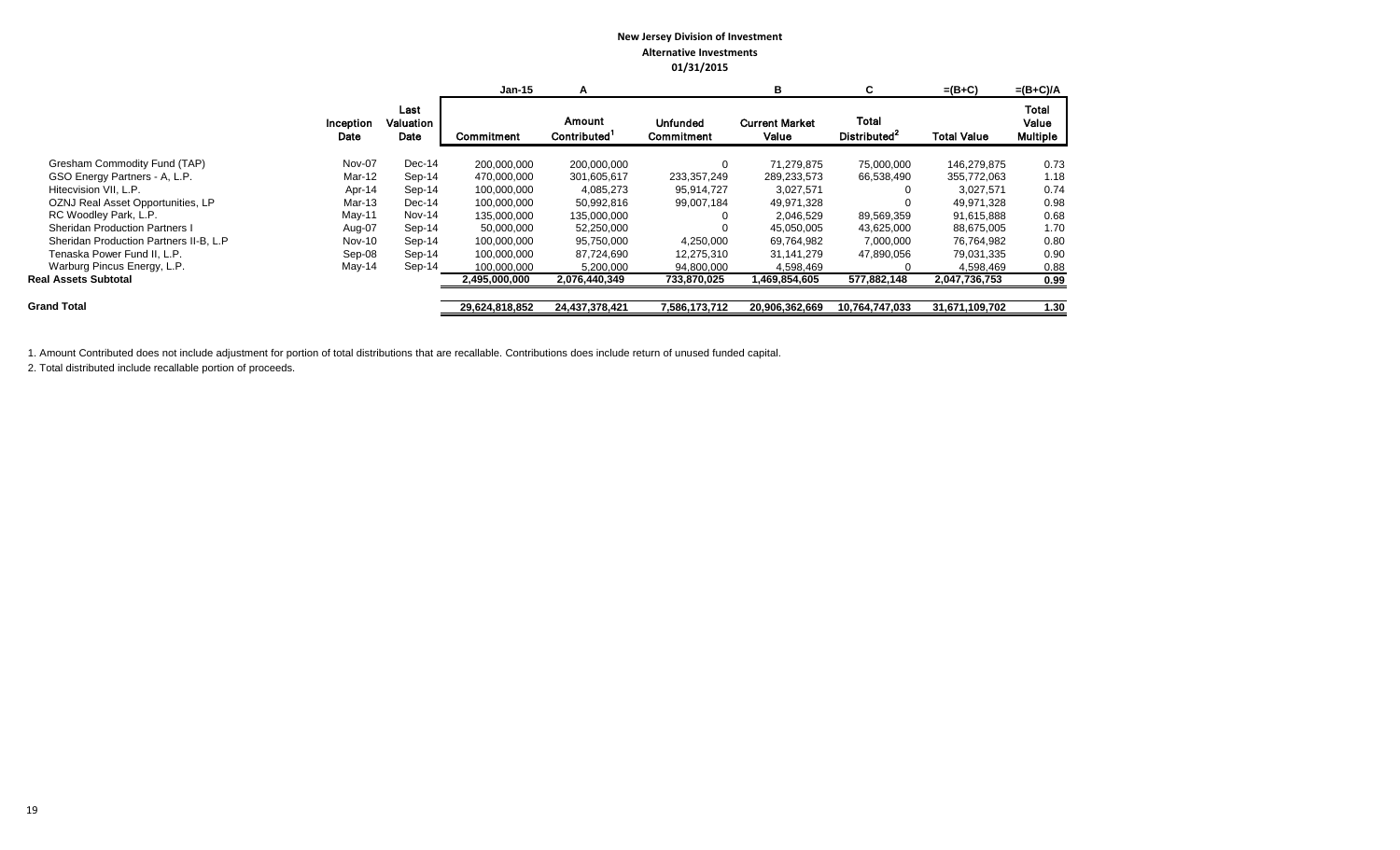#### **New Jersey Division of Investment Global Diversified Credit 01/31/15**

## **Global Diversified Credit as of January 31, 2015**

Presents underlying fund level information including the Portfolio's original commitments, funded amounts to date, remaining commitments and the distributions to date.

|                                             |                       |                           | $Jan-15$      | A                     |                               | в                              | C                                        | $=(B+C)$           | =(B+C)/A                              |
|---------------------------------------------|-----------------------|---------------------------|---------------|-----------------------|-------------------------------|--------------------------------|------------------------------------------|--------------------|---------------------------------------|
|                                             | <b>Inception Date</b> | Last<br>Valuation<br>Date | Commitment    | Amount<br>Contributed | <b>Unfunded</b><br>Commitment | <b>Current Market</b><br>Value | <b>Total</b><br>Distributed <sup>2</sup> | <b>Total Value</b> | <b>Total Value</b><br><b>Multiple</b> |
| <b>BlackRock Credit Investors</b>           | Oct-07                | Dec-14                    | 400,000,000   | 400,000,000           | 0                             | 30,323,973                     | 353,290,356                              | 383,614,329        | 0.96                                  |
| <b>BlackRock Credit Investors Co-Invest</b> | Oct-09                | $Dec-14$                  | 144,000,000   | 144,000,000           | 0                             | 1,694,397                      | 260,693,437                              | 262,387,834        | 1.82                                  |
| Cerberus NJ Credit Opportunities Fund, L.P. | Apr-12                | Nov-14                    | 300,000,000   | 280,472,637           | 52,363,184                    | 264,787,252                    | 67,661,692                               | 332,448,944        | 1.19                                  |
| Golden Tree Opportunities LP-Class D        | Sep-07                | Nov-14                    | 250,000,000   | 249,500,000           | 500,000                       | 443,779,636                    | 4,676,086                                | 448,455,722        | 1.80                                  |
| Knight TAO, L.P.                            | $Oct-14$              | N/A                       | 400,000,000   | 86,200,889            | 313,799,111                   | 86,200,889                     | 0                                        | 86,200,889         | 1.00                                  |
| Knight/TPG NPL - C, L.P.                    | Mar-12                | Sep-14                    | 70,382,674    | 78,556,376            | 5,000,000                     | 91,760,268                     | 13,173,702                               | 104,933,970        | 1.34                                  |
| Och Ziff Capital                            | Apr-10                | Dec-14                    | 400,000,000   | 381,886,251           | 18,113,749                    | 903,233,924                    | $\mathbf 0$                              | 903,233,924        | 2.37                                  |
| OZSC II, LP                                 | Mar-13                | $Dec-14$                  | 350,000,000   | 356,956,696           | 16,805,140                    | 371,106,438                    | 23,761,836                               | 394,868,274        | 1.11                                  |
| TPG Opportunities Partners III (A), LP      | Apr-14                | Sep-14                    | 100,000,000   | 17,457,707            | 82,542,293                    | 16,668,339                     | 14,308                                   | 16,682,647         | 0.96                                  |
| TPG Specialty Lending, Inc.                 | May-11                | Sep-14                    | 200,000,000   | 102,684,312           | 0                             | 126,883,149                    | 26,663,340                               | 153,546,488        | 1.50                                  |
| Total                                       |                       |                           | 2,614,382,674 | 2,097,714,868         | 489,123,477                   | 2,336,438,264                  | 749,934,756                              | 3,086,373,021      | 1.47                                  |

1. Amount Contributed does not include adjustment for portion of total distributions that are recallable. Contributions does include return of unused funded capital.

2. Total distributed include recallable portion of proceeds.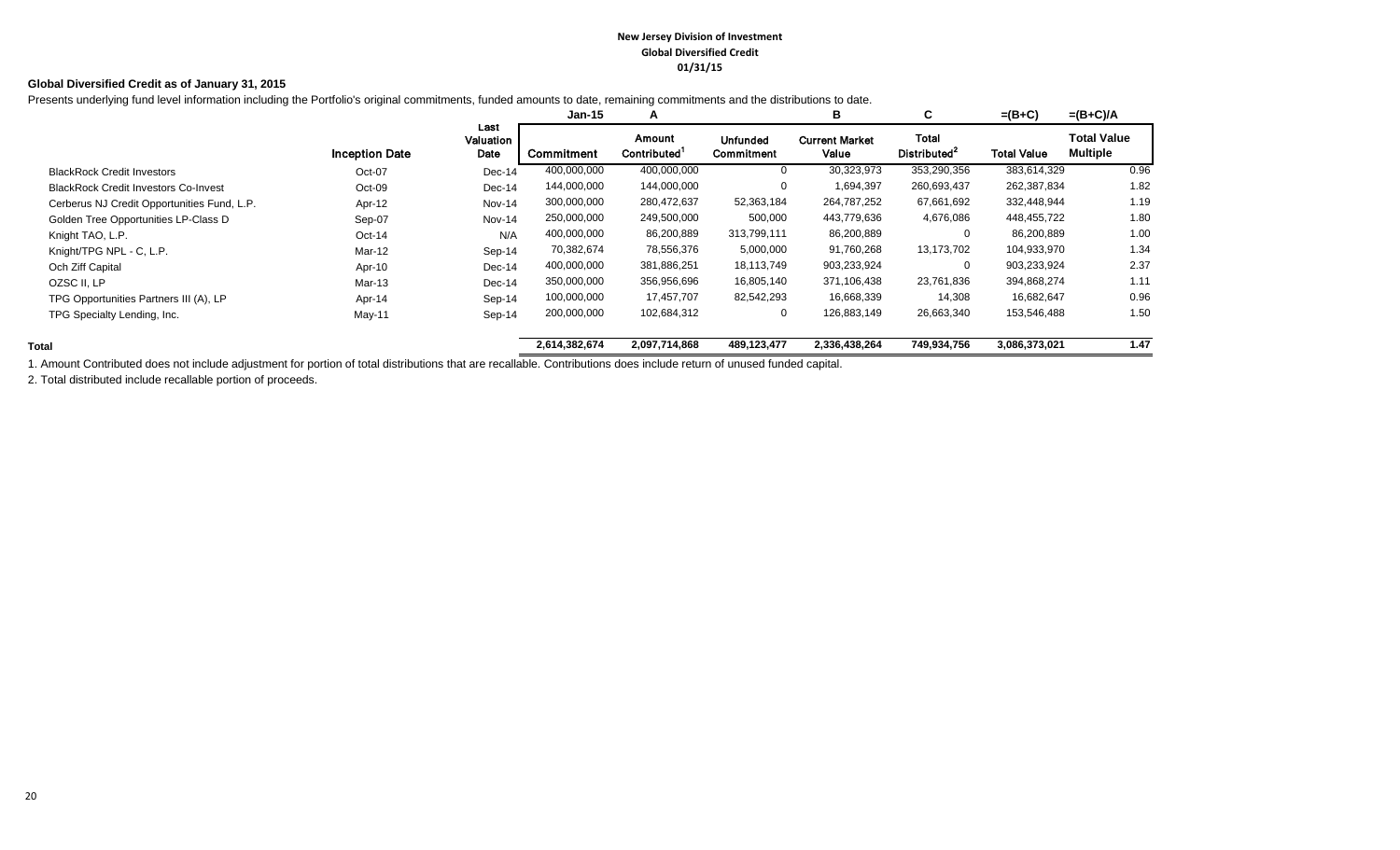# **New Jersey Division of Investment Opportunistic Investments 01/31/15**

## **Opportunistic Investments as of January 31, 2015**

Presents underlying fund level information including the Portfolio's original commitments, funded amounts to date, remaining commitments and the distributions to date.

|                            |                       |                               | $Jan-15$    | A                                  |                               | в                              | C.                             | $=(B+C)$           | $=(B+C)/A$           |
|----------------------------|-----------------------|-------------------------------|-------------|------------------------------------|-------------------------------|--------------------------------|--------------------------------|--------------------|----------------------|
|                            | <b>Inception Date</b> | <b>Last Valuation</b><br>Date | Commitment  | Amount<br>Contributed <sup>1</sup> | <b>Unfunded</b><br>Commitment | <b>Current Market</b><br>Value | Total Distributed <sup>2</sup> | <b>Total Value</b> | Total Value Multiple |
|                            |                       |                               |             |                                    |                               |                                |                                |                    |                      |
| Dyal NJ Investors, L.P.    | $Oct-12$              | $Sep-14$                      | 200,000,000 | 156,578,829                        | 62,696,580                    | 140,663,971                    | 35,531,724                     | 176,195,694        | 1.13                 |
| Dyal II NJ Investors, L.P. | Jul-14                | N/A                           | 250,000,000 | 16,556,209                         | 233,443,791                   | 15,866,461                     | 689,751                        | 16,556,212         | 1.00                 |
| Total                      |                       |                               | 450,000,000 | 173,135,039                        | 296,140,371                   | 156,530,432                    | 36,221,475                     | 192,751,906        | 1.11                 |

1. Amount Contributed does not include adjustment for portion of total distributions that are recallable. Contributions does include return of unused funded capital.

2. Total distributed include recallable portion of proceeds.